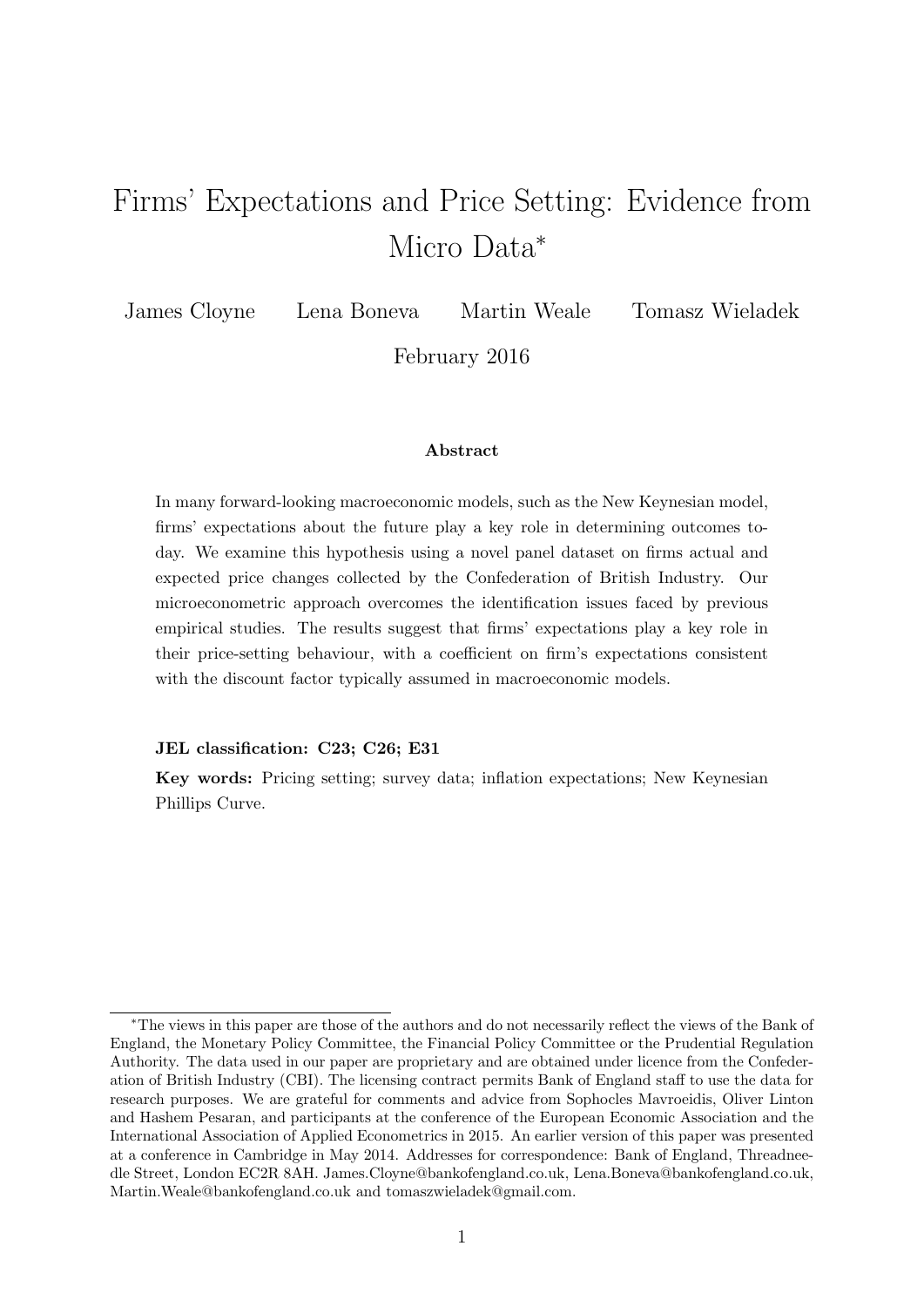### 1 Introduction

Expectations play a central role in forward-looking macroeconomic models. Beliefs about the future matter for consumption and borrowing decisions of households, and for investment and pricing decisions of firms. But despite the central role of this mechanism in dynamic macroeconomics, there is little empirical evidence about whether this is actually how households and firms make decisions in reality.

We provide new evidence on these issues by estimating the effect of firms' inflation expectations on their price setting behaviour using a panel dataset of manufacturing firms in the United Kingdom (UK). Specifically, we make use of the Industrial Trends Survey (ITS), which is conducted quarterly by the Confederation of British Industry (CBI). A novel aspect of this survey is that it collects information on a wide range of variables including the percentage change in firms' prices over the last twelve months and the expected change in prices over the next twelve months. This feature of the data allows us to estimate the effect of inflation expectations on pricing decisions of firms.

Much of the research on the role of expectations has come from macroeconomic estimates of pricing relationships such as the New Keynesian Phillips Curve. But there are at least three issues in this literature. First, direct measures of expectations are often unobserved, leading some papers to use actual inflation or expectations projected with vector autoregressions. Secondly, an identification problem commonly encountered is that expectations and outcomes are determined jointly. Thirdly, the literature has not yet found strong instruments for inflation expectations, leading [Mavroedis et al.](#page-17-0) [\(2014\)](#page-17-0) to argue that it is hard to draw robust conclusions from macroeconometric estimates of New Keynesian Phillips Curves.

We overcome these issues by exploiting *direct* measures of *firms* expectations from the UK CBI's Industrial Trends Survey. Furthermore, we tackle the identification issues with a novel combination of firm-specific characteristics and forecast surprises in aggregate producer price index (PPI) inflation as instruments for inflation expectations of individual firms. Using macroeconomic variables as instruments has the advantage that reverse causality from firm level shocks is unlikely. That said, there could be omitted variables common to the aggregate variables and firms' inflation expectations, which motivates our use of aggregate PPI forecast surprises (constructed as the difference between aggregate PPI inflation forecasts and aggregate outturns). So long as our PPI forecasts and outturns are affected by the omitted common macroeconomic factor to the same degree, this instrument should be free from reverse causality and omitted variable bias issues. Furthermore, unlike in all previous work, we show that our proposed instruments are strong, allowing us to identify robustly the effect of inflation expectations on current pricing decisions.

Using this novel approach, we provide clear evidence that firms' expectations matter for price setting behaviour as predicted by forward-looking macroeconomic models such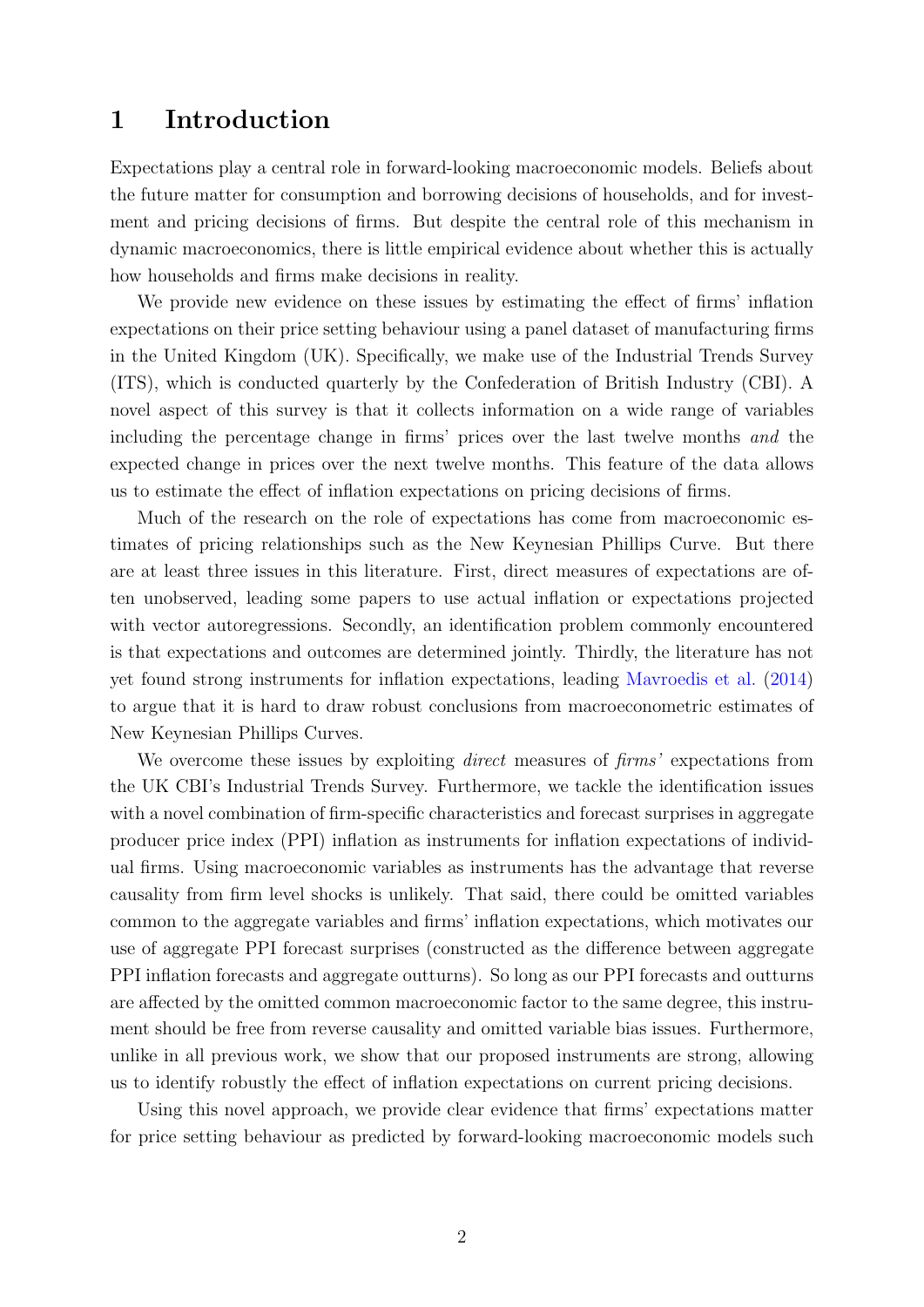as the New Keynesian model.<sup>[1](#page-2-0)</sup> We show that price increases depend on expected future price increases with a coefficient which, while slightly above one, is consistent with a quarterly discount factor of just below, but not materially different from, one. Prices are also found to be affected by costs, with a Phillips Curve slope comparable to conventional calibrations in the New Keynesian literature.

Our empirical work is based on the firm level pricing relationship implied by the New Keynesian framework with [Rotemberg](#page-17-1) [\(1982\)](#page-17-1) adjustment costs. This allows us to estimate a firm level relationship that resembles the aggregate New Keynesian Phillips Curve, but without imposing a symmetric equilibrium or rational expectations. This is an important distinction: we are exploring the role of expectations in price setting behaviour but, since we observe firms' expectations directly, these expectations need not be rational.

The way in which expectations are formed has recently attracted much attention and related work has uncovered new stylised facts are difficult to reconcile immediately with the assumptions of full information and rational expectations that are used throughout macroeconomics. For example, [Coibion and Gorodnichenko](#page-16-0) [\(2014\)](#page-16-0) document that survey expectations of professional forecasters, firms, households and FOMC members are heterogeneous and react sluggishly to news, like predictions made by noisy information models. [Coibion et al.](#page-16-1) [\(2015\)](#page-16-1) collect survey data on firms' inflation expectations in New Zealand. Besides providing more evidence against full information and rationality, they find that firms pay particular attention to news in variables that matter, while discounting other news. Our instrumentation strategy, based on PPI, as opposed to CPI or real GDP growth surprises, is consistent with this result. [Pesaran and Weale](#page-17-2) [\(2006\)](#page-17-2) survey alternative models of expectation formation and discuss their testable implications.

Our work is also related to microeconometric studies that examine the frequency and determinants of price changes. Recent evidence such as [Alvarez et al.](#page-16-2) [\(2006\)](#page-16-2) suggests that nearly half of firms use both time-dependent and state-dependent price setting rules. About half of the firms were found to set prices with reference to expected future developments, consistent with the New Keynesian Phillips curve. [Loupias and Sevestre](#page-17-3) [\(2013\)](#page-17-3), looking at France, found that firms responded more readily to costs than to demand, but since demand, if met, affects marginal cost, it is not clear how far they should be distinguished in empirical work.

So far, there are only few studies that link expectations to decision making and most of these studies only examine household behaviour. For example, [Armantier et al.](#page-16-3) [\(2015\)](#page-16-3) conduct an experiment to shed light on how inflation expectations affect decisions made by consumers. They document that expectations about the future affect decisions today but there is a significant amount of heterogeneity. [Ichiue and Nishiguchi](#page-17-4) [\(2013\)](#page-17-4) document that during the zero lower bound episode in Japan, households that expected higher inflation in the future reported that their household has increased consumption compared with

<span id="page-2-0"></span><sup>&</sup>lt;sup>1</sup>In fact, [Woodford](#page-18-0) [\(2005\)](#page-18-0) argues that monetary policy's role in shaping expectations about the future is, in certain circumstances, the key way monetary policy works, stating: "not only do expectations about policy matter, but, at least under current conditions, very little else matters".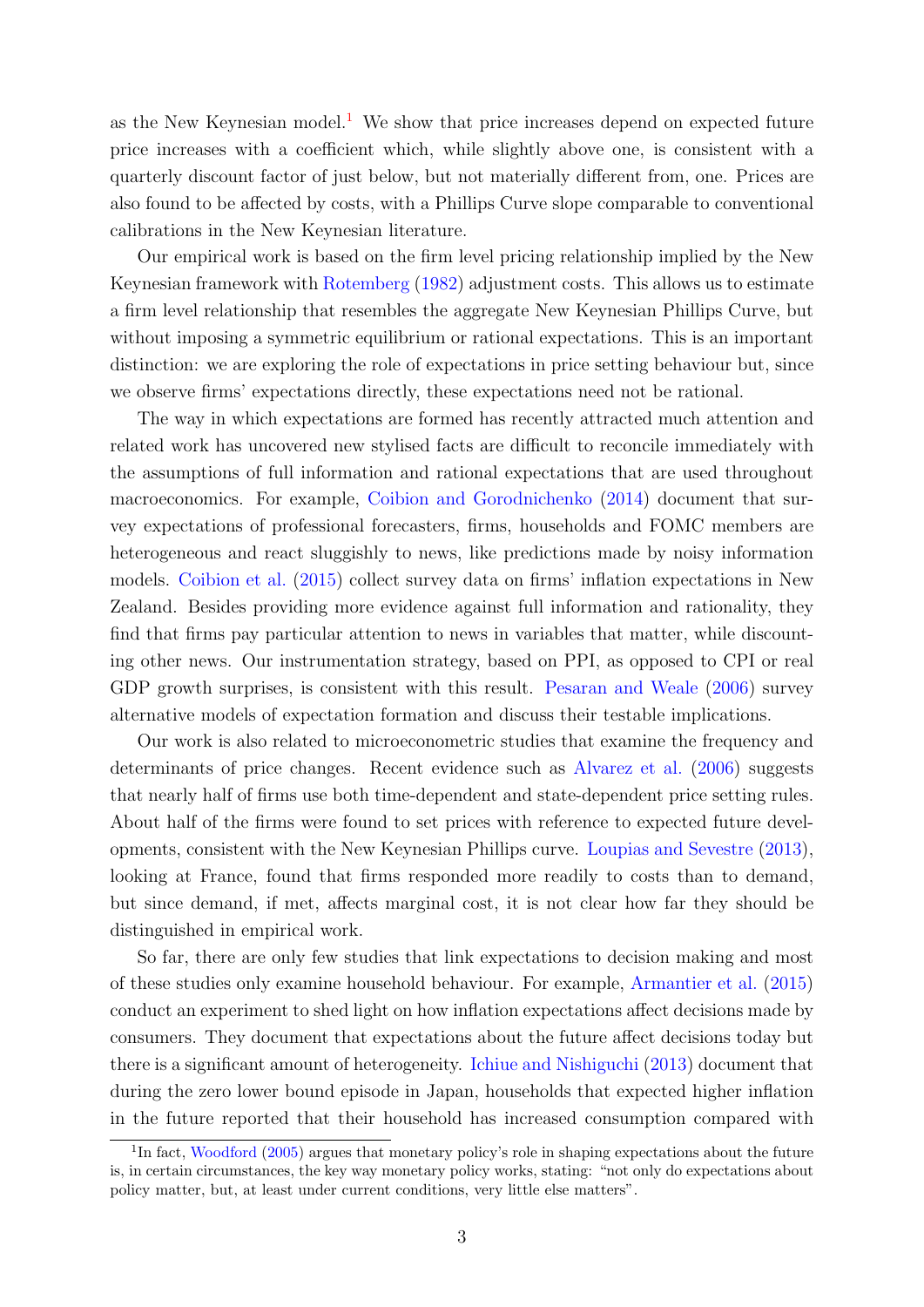one year ago but intended to decrease it in the future. [Bachmann et al.](#page-16-4) [\(2013\)](#page-16-4) conduct a similar study using US data but do not find any significant relationship between inflation expectations and consumer spending.

One exception is [Bryan et al.](#page-16-5) [\(2014\)](#page-16-5) who use the FRB Atlanta's Business Inflation Expectations (BIE) survey to estimate the effect of firms' inflation expectations and costs on current prices as predicted by the New Keynesian Phillips curve. However, our work differs from theirs in several important aspects: the ITS survey provides a more granular picture of inflation expectations because responses are recorded in eleven buckets compared to five buckets in the BIE survey. Also, our data already start in 2008, while theirs are available only from 2011. Most importantly, their work assumes that firms' price expectations and marginal costs are exogenous; thus they do not address the weak instrument problem which is a major issue in macroeconomic work. Finally, their analysis uses pooled data; they do not control for firm-specific heterogeneity which can be important in a panel data context.

In contrast to microeconometric studies, there is a large body of research that estimates the New Keynesian Phillips curve using aggregate data. Many papers have attempted to estimate the parameters of this equation from macroeconomic data with either a GIVE/GMM or VAR approach. For example, [Gali and Gertler](#page-16-6) [\(1999\)](#page-16-6) estimates that the coefficient on the forward looking inflation term is close 0.99, similar to the value implied by economic theory. An alternative approach is to use VAR models to extract inflation expectations from the data and estimate the parameters by minimizing the distance between the model predicted and actual inflation outturns. [Sbordone](#page-18-1) [\(2002\)](#page-18-1) and [Sbordone](#page-18-2) [\(2005\)](#page-18-2) use this technique to estimate the Phillips Curve on US data and broadly confirm the findings of [Gali and Gertler](#page-16-6) [\(1999\)](#page-16-6).

In an exhaustive survey of this literature covering more than 100 papers, [Mavroedis](#page-17-0) [et al.](#page-17-0)  $(2014)$  argue that all of this work is subject to a serious weak instrument problem.<sup>[2](#page-3-0)</sup> They conclude that economists have learned all they can from macroeconomic data and an important contribution of this paper is to document how panel data can be used to overcome the identification problems faced by macroeconomic studies.

The remainder of the paper proceeds in the following way: In the next section we describe the survey in more detail. Section [3](#page-7-0) then sets out the theoretical framework and the empirical specification. We also discuss identification and our instrumentation strategy in section 4. We present our baseline results in section [5](#page-12-0) and then, in section [6,](#page-13-0) we conduct a range of sensitivity exercises. Section [7](#page-14-0) concludes.

<span id="page-3-0"></span><sup>&</sup>lt;sup>2</sup>A good instrument needs to be both exogenous and strong (highly correlated with the inflation expectations term). But, because changes in inflation are typically hard to forecast in practice [\(Stock](#page-18-3) [and Watson](#page-18-3) [\(2007\)](#page-18-3)), it is particularly difficult to obtain plausible instruments which satisfy the second condition. In practice this means that the results will be dependent both upon the exact econometric specification and choice of instruments.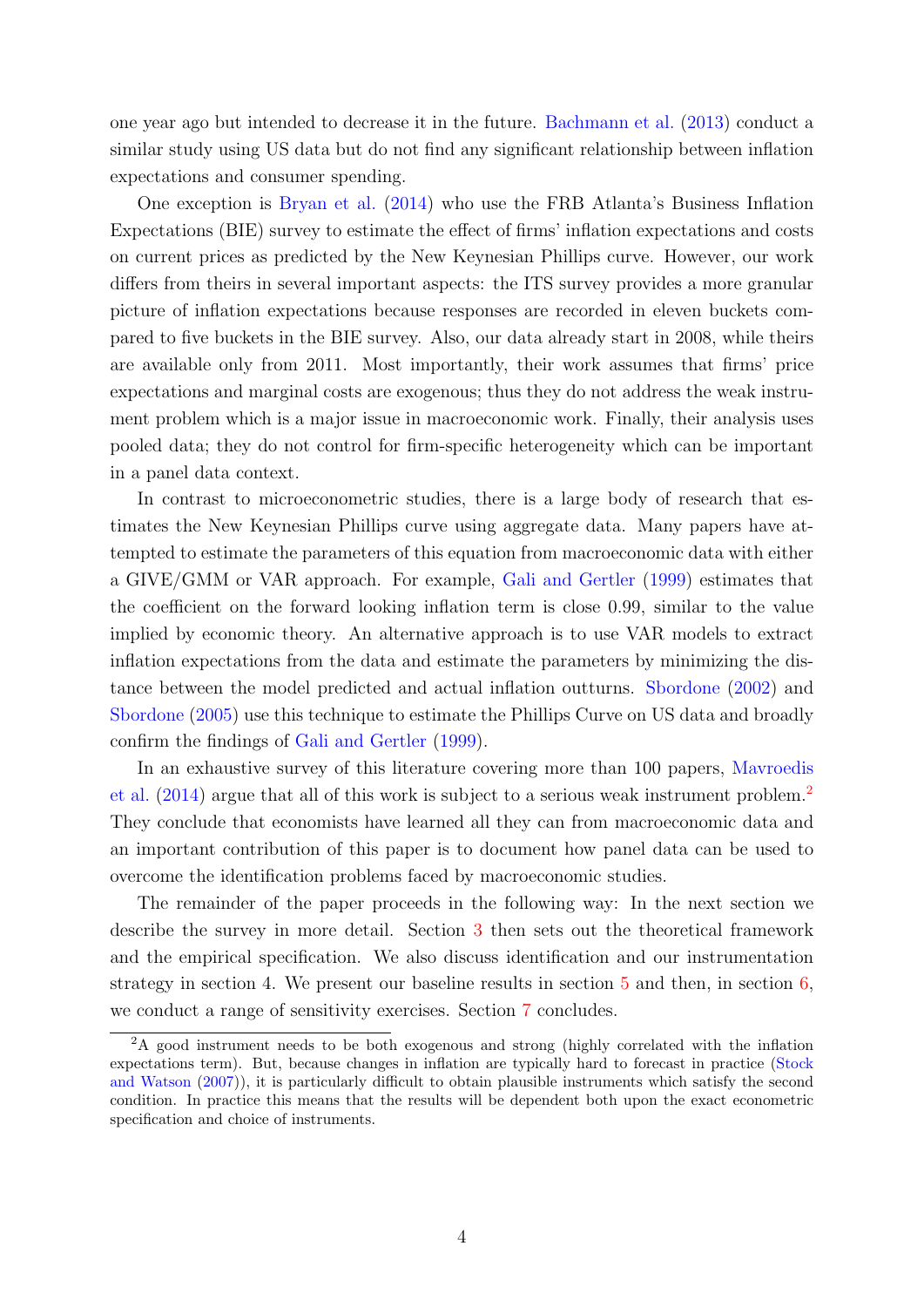## 2 Firm level survey data

Studying the role of firms' expectations on their pricing behaviour requires high quality microeconomic data. Specifically, we require panel data providing information on price changes and expected future prices changes. The Confederation of British Industry (CBI) has collected data on prices since 2008Q1 although it has a much longer history in collecting other data on business experience and business expectations. In fact very few responses were collected in 2008Q1 and 2008Q2 so, for practical purposes, the data begin in 2008Q3 and our data end in 2014Q4. This, in principle, provides us six years of quarterly data, a time dimension of up to 26 quarters.

#### 2.1 The Industrial Trends Survey and its properties

The CBI runs a number of surveys but only the Industrial Trends Survey, which covers manufacturing firms, provides the information that is required. In principle, the ITS provides a large sample of around four to five hundred firms, which are sampled each quarter. Unfortunately, however, as shown in Figure [1,](#page-23-0) there is a sizable number of firms for which we observe only a few consecutive quarters. In other words, the panel is unbalanced and the number of exits and re-entrants is large relative to the sample size (there are periods of substantial, although often temporary, non-response by firms). In large part, the reason for this is that the ITS is intended to provide a rapid snap-shot of the state of the economy. Therefore, late respondents are only followed up within a set time frame after the official closing date of the survey. That time period usually amounts to 1 or 2 days.

Over the 26 quarters between 2008 and 2014, the average number of quarterly returns from each respondent is 6.3 but the median is only 3. Out of the 1717 firms which reply to the survey over this period only five firms provide complete records for the full sample period. This aspect of the data obviously places some limitations on how we conduct our analysis. In discussing the empirical specification below, we explain that, since the variables we are interested in are reported as the change on the previous year, we consider only observations which do not overlap. This means implicitly restricting our sample to firms we observe at least four times.

#### 2.2 Price and expectations data

The ITS has a rich set of questions on inflation expectations. Importantly, while the responses are in buckets, there is a wide range of options and firms can report expectations for inflation as well as deflation. They can also enter a precise number if they wish. In order to explore the relationship between firms' current pricing behaviour and their expectations, we are primarily interested in the following two questions from the ITS:

• What has been the percentage change over the past 12 months in your firm's own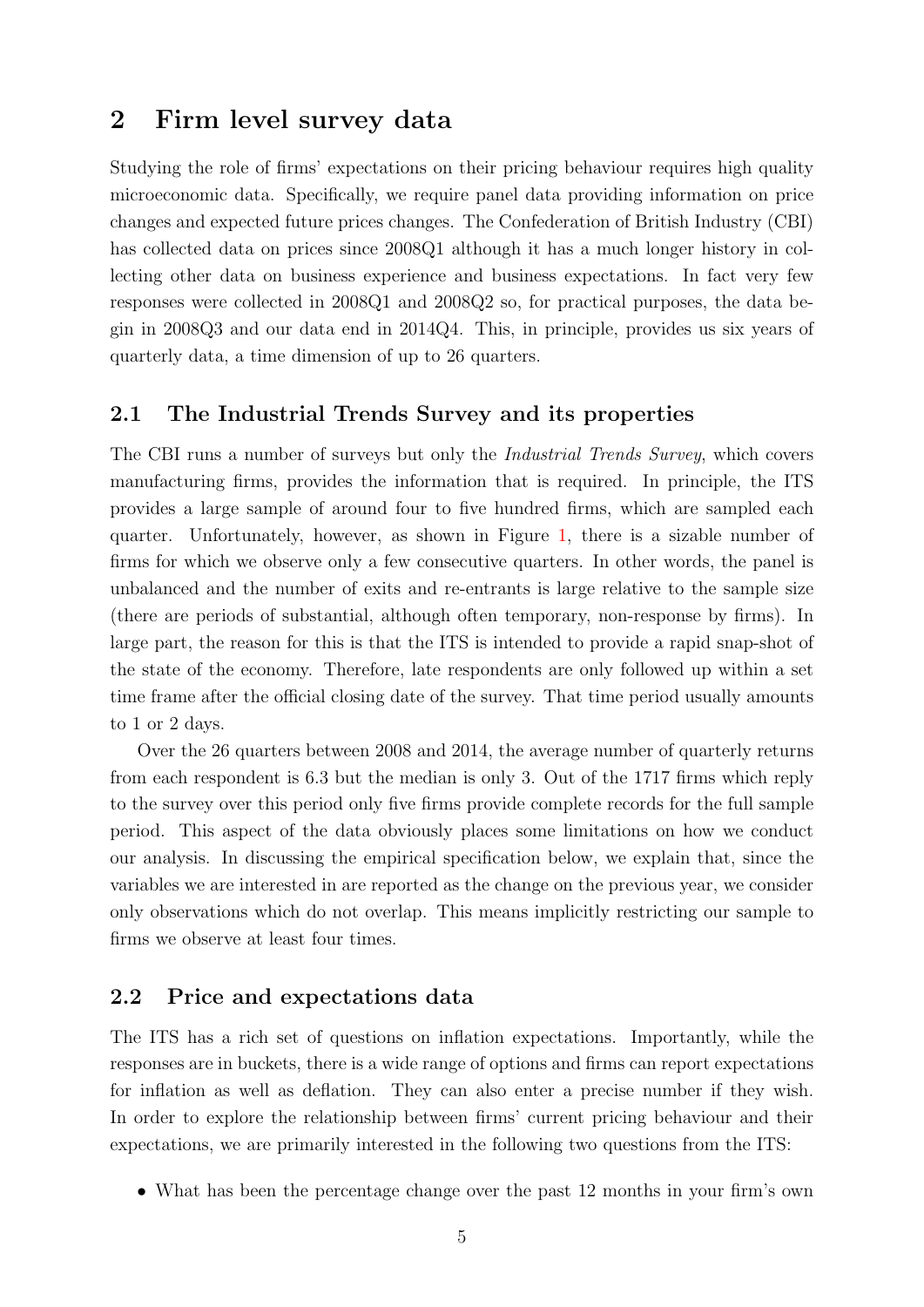average output price for goods sold into UK markets?

• What is expected to occur over the next 12 months?

Firms can answer these questions by choosing one of 11 buckets or by entering their own answer manually. The midpoints of the buckets range from  $-9\%$  to  $+9\%$  giving a good degree of granularity.[3](#page-5-0) Manual answers largely still fall within this range and to harmonize the reporting, we assign the manual answers to the corresponding buckets. If the manual answers lie outside the bucket ranges, they are allocated to the largest bucket on either side.[4](#page-5-1)

Figure [2](#page-24-0) reports expected and perceived price changes together with output price inflation in the manufacturing sector and consumer price inflation. The ITS survey data provides a similar picture for aggregate inflation over time when compared to output price inflation. At the beginning of the financial crisis, expected and perceived price changes fell sharply to about -0.5% which is about the same as the observed value of output price inflation in the manufacturing sector at this time. The congruence between the aggregate properties of the survey and the official data reassures us of the survey's reliability and echoes [Lui et al.](#page-17-5) [\(2011\)](#page-17-5). They examined the firms' responses about output movements in the period before the 2008-2009 recession, and showed that the qualitative answers were coherent with the answers the same firms provided in quantitative returns to the Office for National Statistics.

Compared to output price inflation, the co-movement between expected and perceived price changes and consumer price inflation is weaker. Most importantly, firms' expected own price changes average around 1% which is below realized consumer price inflation rates during the period in question. In terms of this level gap, which is evident in Figure [2,](#page-24-0) the largest factor accounting for this difference is probably that output prices were less affected than consumer prices by the sharp rise in import prices following sterling's depreciation in 2007-8 together with the subsequent increase in raw material prices. Output prices are also net of Value Added Tax.

The aggregate properties of the ITS therefore give us confidence in the quality of the survey responses. Another way to examine the quality of the survey is to count the number of firms that always provide the same answer.<sup>[5](#page-5-2)</sup> Of the 1004 firms which respond three or more times, 63 give the same answer to the question about past price increases on every occasion. Out of the 672 which give six or more answers, 21 provide the same answer to the question each time. 44 of the 63 respondents in the first case and 19 in the second case reported zero on each occasion. This summary of the pattern of answers suggests that, while there is evidence for clustering of responses about price changes

<span id="page-5-0"></span><sup>&</sup>lt;sup>3</sup>Specifically, the buckets are  $-8.1$  to  $-10\%$ ;  $-6.1$  to  $-8\%$ ;  $-4.1$  to  $-6\%$ ;  $-2.1$  to  $-4\%$ ;  $-0.1$  to  $-2\%$ ; no change; 0.1 to 2%; 2.1 to 4%; 4.1 to 6%; 6.1 to 8% and 8.1 to 10%.

<span id="page-5-2"></span><span id="page-5-1"></span><sup>4</sup>This does not affect our results as less than 1% of all answers are entered manually.

<sup>5</sup>A study of the qualitative survey of output in the Netherlands found that about fifteen per cent of firms always gave the same answer. On discovering this, the Netherlands Bureau of Statistics approached respondents to ask why that was the case.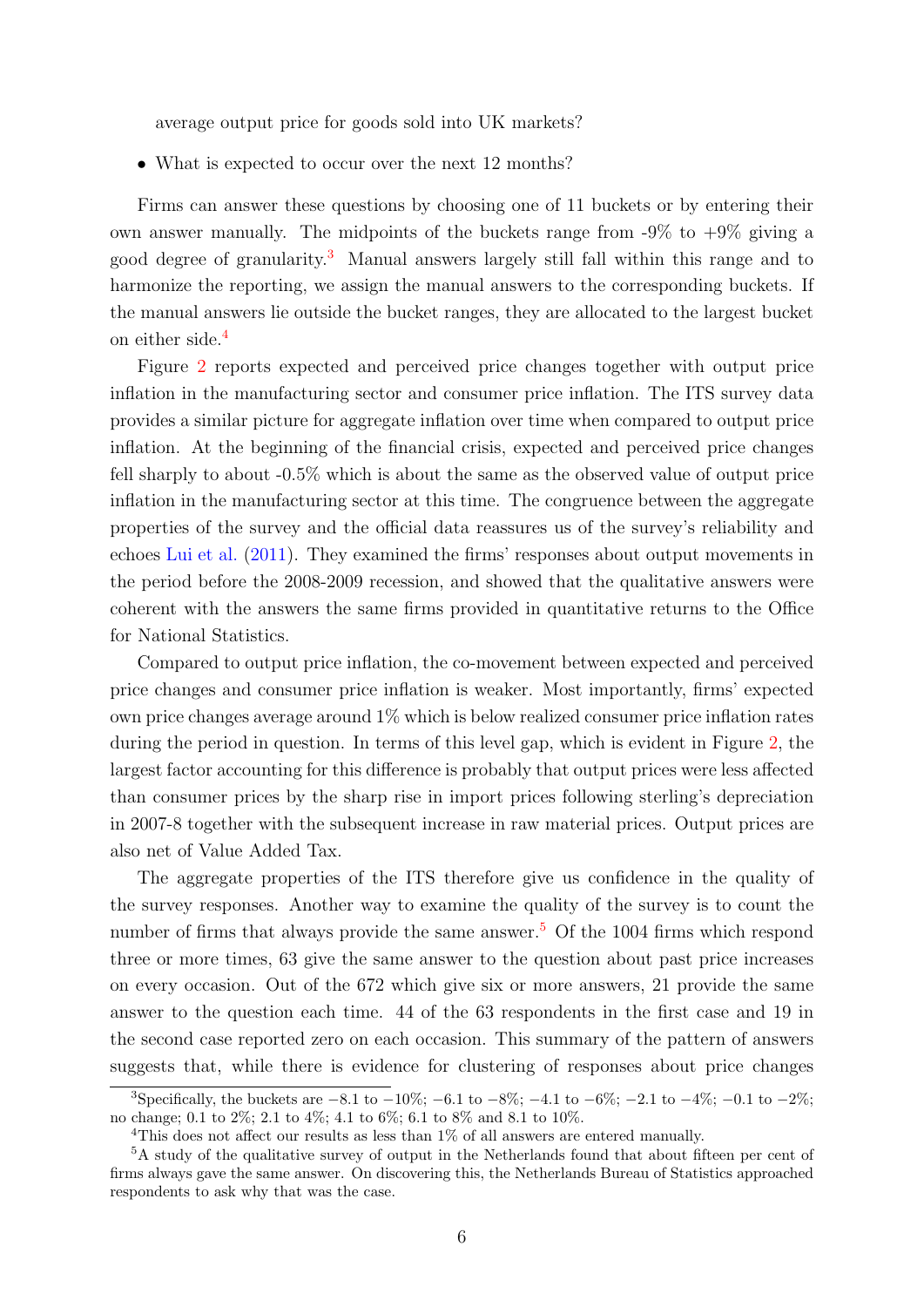around popular values, there is little evidence that the survey is contaminated by firms providing formulaic responses.[6](#page-6-0)

Of course, an interesting feature of microeconomic data is not simply the averages but also the heterogeneity across firms. And there is significant dispersion in the inflation expectations and perceptions of firms, as shown in Figure [3.](#page-25-0) This certainly does not mean that dispersion is noise or error, but instead that there are likely to be genuine reasons for why firms inflation expectations differ.

#### <span id="page-6-2"></span>2.3 Costs

The other key variable we need to estimate the model is a measure of marginal cost. Costs are difficult to measure, especially at the firm level. The ITS contains some measures of costs and rate of operation. For example, one question asks What is your current rate of operation as a percentage of full capacity? but it is not clear what firms regard as full capacity and whether this maps well into the theoretical definition of marginal cost.

Another question asks Is your present level of output below capacity (i.e. are you working below a satisfactory full rate of operation)? Unfortunately this is only a binary indicator. In addition, the respondents are asked *Excluding seasonal variations*, what has been the trend over the past three months and what are the expected trends for the next three months, with regard to average costs per unit of output? But this variable can only take three different values and therefore does not offer much variation.

Finally the survey asks about changes in wage costs (*What has been the percentage* change over the past 12 months in your firm's wage/salary cost per person employed (including overtime and bonuses) and what is expected to occur over the next 12 months?), yet without an equivalent measure of the change in output we cannot easily map this into a unit cost measure.

Lacking a satisfactory measure of marginal costs at the firm level, we are forced to make a compromise and construct a measure based on an aggregate series to control for movements in costs. For these data we use the Office for National Statistics nominal unit wage cost measure in manufacturing.<sup>[7](#page-6-1)</sup> This is published quarterly in the ONS's labour productivity data release.

A further issue is that our measure is a measure of average, as opposed to, marginal costs. If firms produce with constant returns to scale the two are, of course, equivalent. But strictly speaking the New Keynesian model that we derive below is specified in terms of marginal costs, and this issue has faced various papers that study the empirical performance of the model and its implications.

<span id="page-6-0"></span> $6A$  different concern is that some respondents may misinterpret the questions by answering "no change" when they mean that the rate of inflation rather than the price level has not changed, a recent answering practices survey conducted by the CBI suggests that this is not the case.

<span id="page-6-1"></span><sup>7</sup>As opposed to a broader measure of unit labour costs which includes employer social security and pension contributions. This broader measure is not available for the manufacturing sector. The ONS series identifier is DIX4.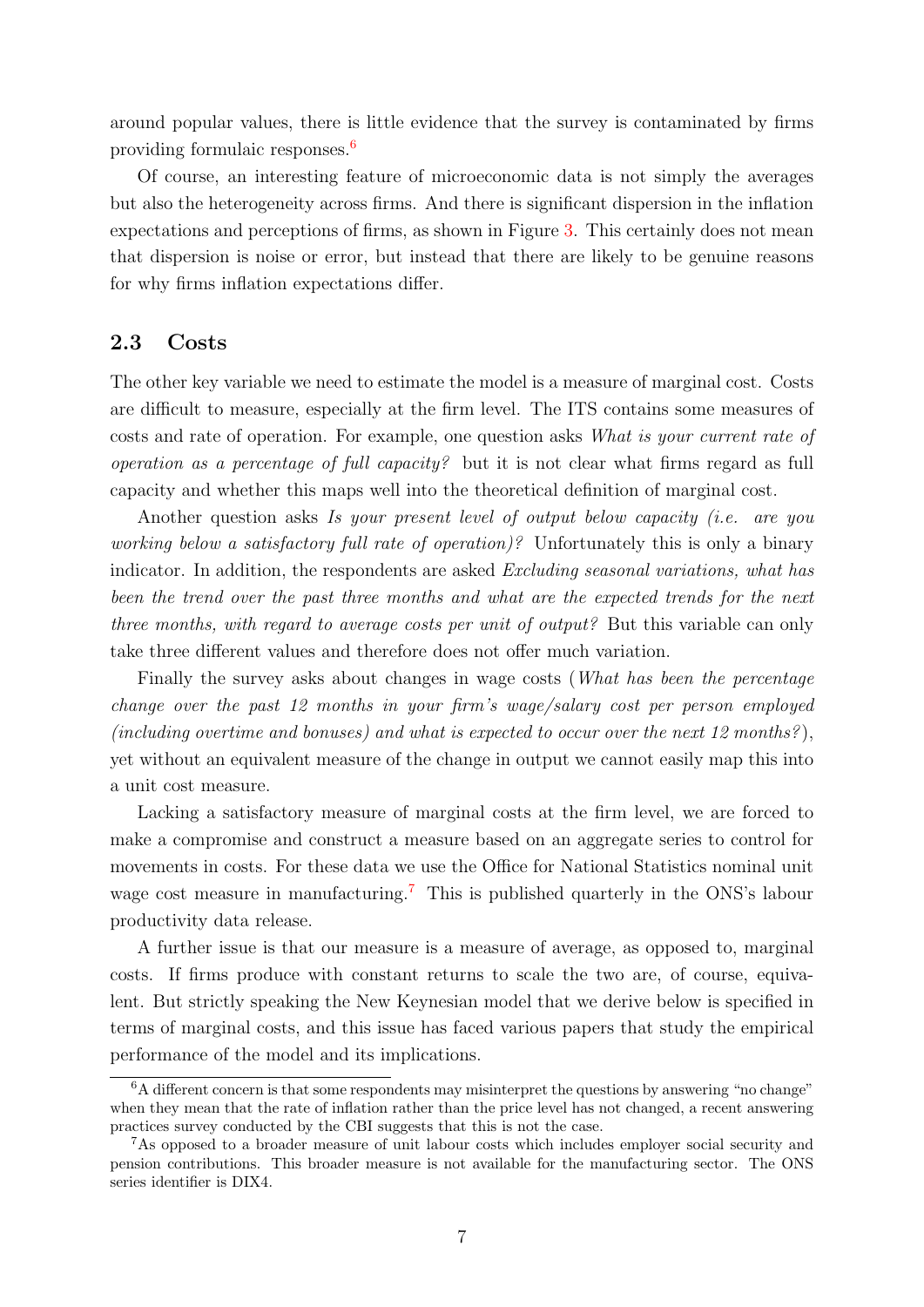For example, [Gali and Gertler](#page-16-6) [\(1999\)](#page-16-6) consider the performance of the New Keynesian Phillips Curve using the labour income share in the non-farm business sector for real marginal cost, relying on the Cobb-Douglas production function with constant returns to scale in capital and labour. [Gali et al.](#page-16-7) [\(2007\)](#page-16-7) examine the welfare costs of business cycles by examining markup dynamics where price markups (and real marginal cost) are derived from a model with constant returns to scale.  $8$  Here, we therefore follow [Gali et al.](#page-16-7) [\(2007\)](#page-16-7) in using an average cost measure.

## <span id="page-7-0"></span>3 A firm level New Keynesian Phillips Curve

#### 3.1 Economic model

In this section we derive a variant of the New Keynesian Phillips Curve that can be estimated at the firm level. To achieve this, we introduce nominal rigidities using price adjustment costs as in [Rotemberg](#page-17-1)  $(1982)$ .<sup>[9](#page-7-2)</sup> In contrast to the derivation of the aggregate New Keynesian Phillips Curve as in e.g. [Gali](#page-16-8) [\(2008\)](#page-16-8), our model does not assume symmetry or rational expectations. But we do impose a symmetric steady state during linearisation.

Specifically, we consider the following problem faced by a firm that maximises its expected profits in the presence of price adjustment costs,

$$
E_0 \sum_{t=0}^{\infty} \beta^t \left[ p_t^f y^f - P_t \Psi_t^f - \frac{\gamma}{2} \left( \frac{p_t^f}{p_{t-1}^f} - 1 \right)^2 P_t y_t \right] \Big| / P_t \tag{1}
$$

and subject to a demand function that follows the Dixit Stiglitz model of imperfect competition,

$$
y_t^f(d) = \left(\frac{p_t^f}{P_t}\right)^{-\theta} y_t,\tag{2}
$$

where  $\psi_t^f = \partial \Psi_t^f / \partial y_t^f$ , is the the marginal cost of production,  $p_t^f$  $t_t^f$  is the price firm f charges for its output, and  $y_t^f$  $_t^J$  is the quantity produced.  $P_t$  is the price of consumption goods and  $y_t$  is aggregate output.  $\Psi_t^f$  is the cost of production measured in terms of consumption goods, so that  $P_t \Psi_t^f$  $_t^t$  is the nominal cost of production.

The first order condition is

$$
0 = y_t^f (1 - \theta) + \psi_t^f \theta y_t^f \tilde{p}_t^f - \gamma \left[ \Pi_t^f - 1 \right] \tilde{p}_{t|t-1}^f y_t + \beta E_t \left( \frac{\lambda_{t+1}}{\lambda_t} \gamma \left[ \Pi_{t+1}^f - 1 \right] \Pi_{t+1}^f \tilde{p}_{t+1|t}^f y_{t+1} \right) \tag{3}
$$

where  $\tilde{p}_t^f \equiv \frac{P_t}{p}$  $\frac{P_t}{p_t^f}, \tilde{p}_{t|t-1}^f \equiv \frac{P_t}{p_{t-}^f}$  $\frac{P_t}{p_{t-1}^f}$  and  $\Pi_t^f = \frac{p_t^f}{p_{t-1}^f}$ .

<span id="page-7-1"></span><sup>8</sup>However, [Gali et al.](#page-16-7) [\(2007\)](#page-16-7) also consider generalisations, following [Rotemberg and Woodford](#page-17-6) [\(1999\)](#page-17-6), where average and marginal cost can diverge (for example in models with overhead labour costs).

<span id="page-7-2"></span><sup>9</sup>Rotemberg pricing allows us to derive a Phillips Curve relationship at the firm level that would not be possible under Calvo pricing, which assumes some firms do not change prices each period. After aggregation, Rotemberg pricing is identical to Calvo pricing to first order.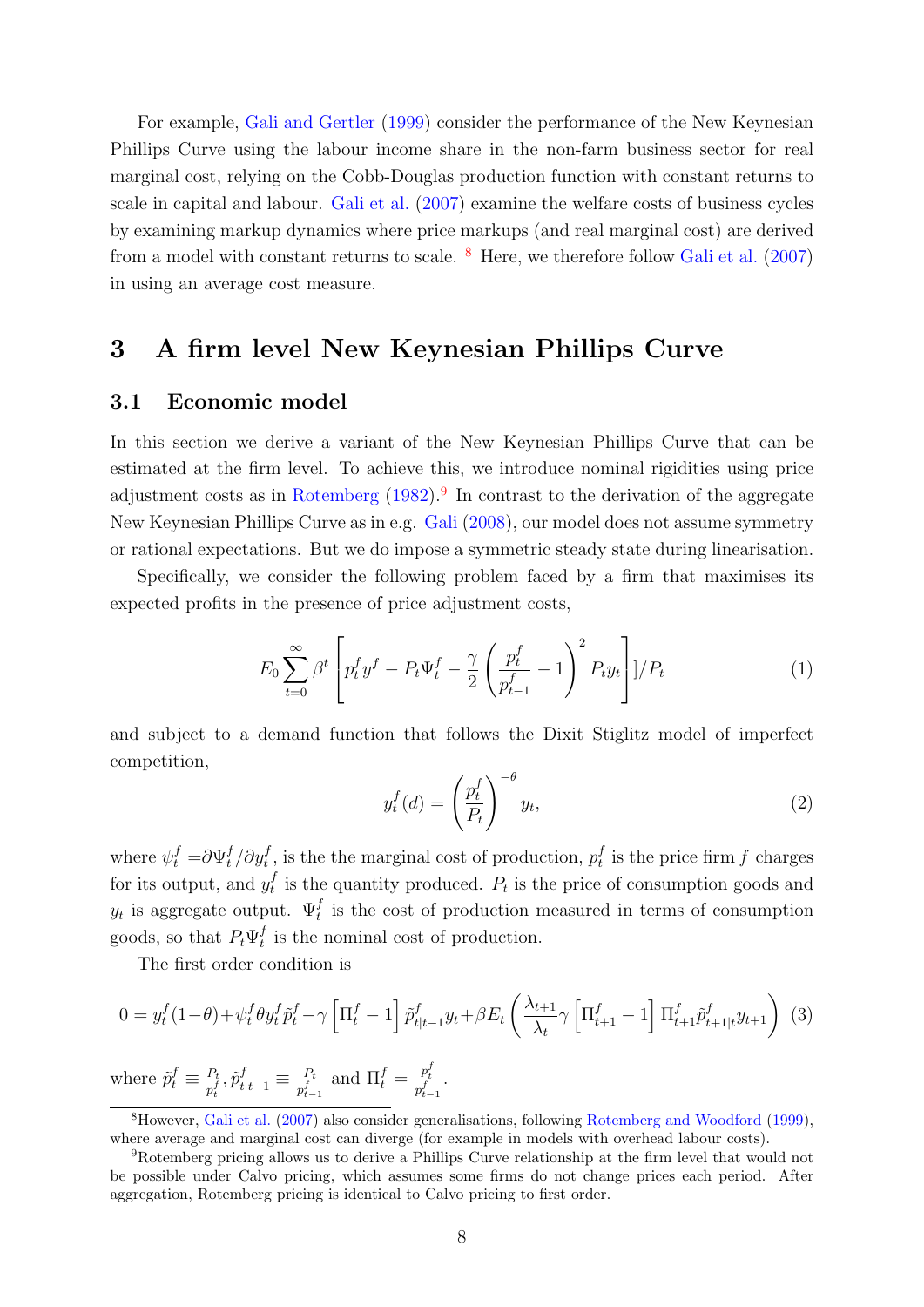To arrive at a linear Phillips Curve relationship in inflation we linearise the first order condition above. Typically with Calvo pricing-based approaches a symmetric equilibrium would need to be imposed and the linearised pricing relationship would be the aggregate Phillips Curve. A key advantage of following the approach above is that we end up with a firm level New Keynesian Phillips Curve that can be used in estimation. The linearised first-order condition is  $10$ 

<span id="page-8-1"></span>
$$
\hat{\pi}_t^f = \beta E_t \hat{\pi}_{t+1}^f + \frac{\theta \psi}{\gamma} \tilde{\psi}_t^f \tag{4}
$$

where  $\widetilde{\psi}_t^f$  denotes firm-specific real marginal costs (nominal marginal cost relative to their firm's own price).

One notable feature of this pricing relationship is the lack of a lagged term. The empirical macroeconomic literature has tended to include lagged inflation when estimating Phillips Curves using macroeconomic data to capture sluggish price dynamics (such as [Fuhrer and Moore](#page-16-9) [\(1995\)](#page-16-9) and [Gali and Gertler](#page-16-6) [\(1999\)](#page-16-6)). The micro-foundations for the lag term, however, tend to be somewhat ad hoc and we see at least three arguments against attempting to include a lag in our framework.

First, the micro-foundations typically employed in the New Keynesian literature features an inflation index in the objective function of the firm. This leads firms to index to the aggregate inflation rate but if we follow this formulation it would produce both individual and aggregate inflation expectations terms in equation [\(4\)](#page-8-1). In the macroeconomic literature, symmetry in equilibrium means all firms make the same pricing decisions. As such, this distinction between aggregate and firm level variables disappears and the Phillips Curve can be written in the common hybrid form with a forward and backward looking term. Since we do not want to impose symmetry of this kind, equation [\(4\)](#page-8-1) derived with indexation, does not look like the typical hybrid Phillips Curve in the literature.

Secondly, this problem becomes even more acute when we write equation [\(4\)](#page-8-1) to match our annualised survey data. We discuss the consequences of this in the next section.

Perhaps most importantly, it is conceptually unclear whether the inclusion of a lag term to proxy sluggish adjustment of expectations is necessary. The macroeconomic literature tends to estimate the aggregate Phillips Curve using ex-post inflation data. However, we observe inflation expectations directly. Our derivation above assumes that firms are forward-looking, but not that their expectations for future inflation are rational (an issue we explore later). As such, the observed expectations variables may still embed some degree of adaptive behaviour and lags would then be highly correlated with expectations measures. For all these reasons we prefer to estimate equation [\(4\)](#page-8-1) directly, and analyse the issue of rationality separately in Section [5.2.](#page-13-1)

<span id="page-8-0"></span><sup>10</sup>The linearisation is set out in appendix [A.](#page-26-0)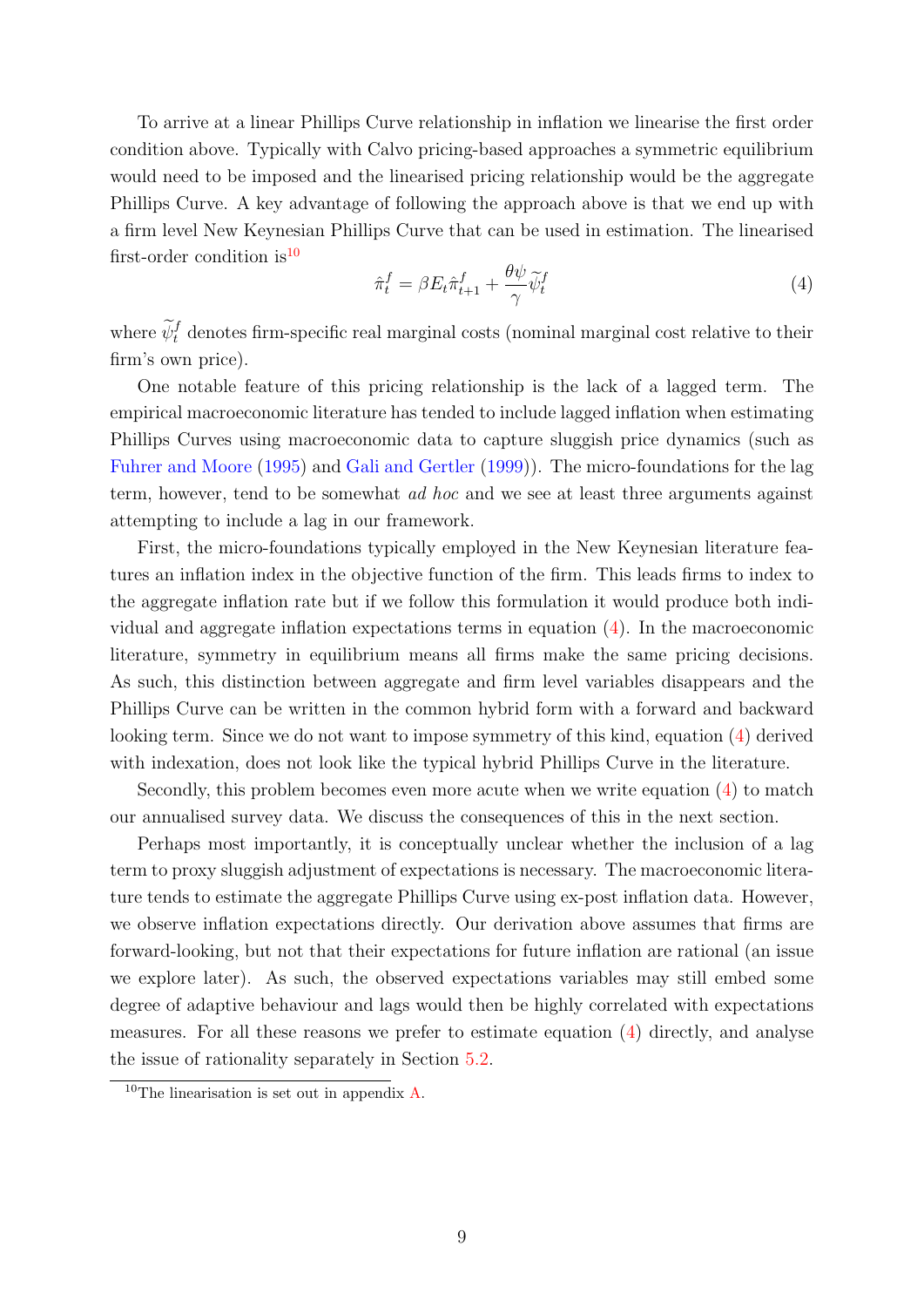### 3.2 Temporal aggregation

A challenge that we face is that the survey asks for growth rates over the past twelve months and expected future growth rates over the coming twelve months. To treat these data as though they are related to quarterly growth rates may introduce serial correlation and hence seriously bias the estimates. We can, however, address the problem of temporal aggregation by adding up four successive New Keynesian Phillips Curve equations for the change in the price level. More detail is given in Appendix [B](#page-27-0) but, in summary, we arrive at the following expression for the current four-quarter growth in prices, explained by the expected four-quarter growth in prices

$$
\hat{\pi}_t^{4f} = \beta E_{t-3} \hat{\pi}_{t+1}^{4f} + \frac{\theta \psi}{\gamma} \tilde{\psi}_t^{4f} + u_t \tag{5}
$$

where the superscript 4 indicates that the variable, if a growth rate, relates to the growth rate over the preceding four quarters, while if in levels it relates to the sum of the quarterly variables up to, and including the quarter indexed.

The residual term will include the effects of idiosyncratic  $(\epsilon_t^f)$  $_{t}^{J}$ ) and aggregate shocks  $(\bar{\epsilon}_t)$  both directly and via the implied forecast errors as a result of temporal aggregation. Specifically:

<span id="page-9-2"></span>
$$
u_t = \beta \left( E_t \hat{\pi}_{t+1}^f + E_{t-1} \hat{\pi}_t^f + E_{t-2} \hat{\pi}_{t-1}^f \right) - \beta \left( E_{t-3} \hat{\pi}_{t+1}^f + E_{t-3} \hat{\pi}_t^f + E_{t-3} \hat{\pi}_{t-1}^f \right) + \epsilon_t^{4,f} + \bar{\epsilon}_t^4
$$
\n(6)

 $u_t$  is then partly driven by the error introduced in the equation because four-quarter expectations are formed at quarter  $t - 3$  instead of being the sum of the quarterly expectations formed one quarter earlier.

## 4 Econometric method and identification

#### 4.1 Econometric model

We estimate a more general specification of the theoretical model that also controls for unobserved heterogeneity which is important in panel data settings [\(Hsiao](#page-17-7) [\(2003\)](#page-17-7)). This is achieved by introducing individual-specific fixed effects  $\alpha_f$ ,

<span id="page-9-1"></span>
$$
\hat{\pi}_{tf}^4 = \alpha_f + \beta \hat{\pi}_{t+1f}^{e4} + \kappa \widetilde{\psi}_{tf}^4 + u_{tf} \tag{7}
$$

where we define  $\hat{\pi}_{t+1}^{e4} \equiv E_{t-3} \hat{\pi}_{t+1}^{4f}$ . Both past and expected price changes are taken from the ITS survey. Firm-specific real marginal costs  $\psi_{tf}^4$  are constructed in the following way.<sup>[11](#page-9-0)</sup> As shown in Appendix [A,](#page-26-0) firm-specific real marginal costs can be expressed as

<span id="page-9-0"></span> $\frac{11}{11}$  $\frac{11}{11}$  $\frac{11}{11}$ See also Table 1 for on overview of the variables used and their definitions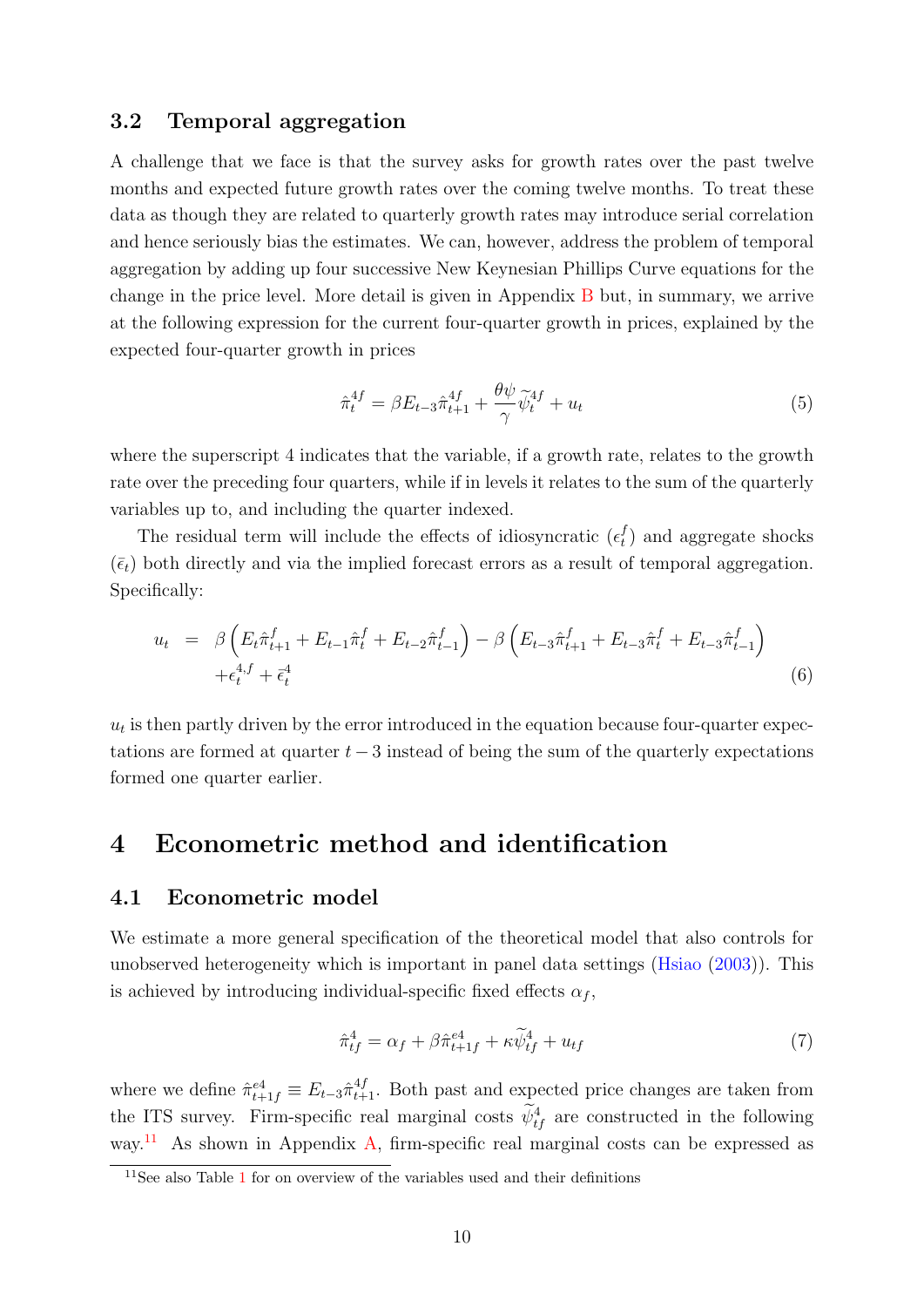$\widetilde{\psi}_t^f = \hat{\psi}_t^f + \hat{p}_t - \hat{p}_t^f$  $_t^t$ . For lack of a better measure for costs, the first two terms are measured by nominal unit wage costs in manufacturing (see also Section [2.3\)](#page-6-2). The term  $\hat{p}_t^f$  $t_t^f$  is the firm-specific price level in deviation from its trend. To construct this variable from the ITS data we cumulate the inflation perceptions series for each firm.[12](#page-10-0)

As in all studies of the New Keynesian Phillips Curve, the regressors in equation [\(7\)](#page-9-1) are likely to be endogenous since a variety of firm-specific and aggregate shocks can affect inflation, inflation expectations and marginal costs contemporaneously, as can be seen from equation [\(6\)](#page-9-2). In addition, our use of an industry level cost measures implies that an idiosyncratic component, that may be correlated with expectations, is present in the error term. We therefore require instruments for firm level inflation expectations and the remainder of the section discusses how we address this identification problem.

#### <span id="page-10-1"></span>4.2 Instruments

The majority of attempts to estimate the effect of inflation expectations on current pricing behaviour rely on aggregate data. As a result all of these previous studies are subject to a number of identification challenges, particularly with respect to the inflation expectations term. As noted above, expectations will be endogenous. A good instrument needs to be both exogenous and strong (highly correlated with the inflation expectations term).

In macroeconomic data valid instruments are hard to come by and, because changes in inflation are typically hard to forecast in practice [\(Stock and Watson](#page-18-3) [\(2007\)](#page-18-3)), it is often difficult to obtain plausible instruments that are not weak. In practice this means that the results will be dependent both upon the exact econometric specification and choice of instruments. For example, [Rudd and Whelan](#page-17-8) [\(2007\)](#page-17-8) argue that the approach of [Gali and Gertler](#page-16-6) [\(1999\)](#page-16-6) yields spurious results. In particular, they argue that the use of particular instruments (commodity price and wage inflation) pushes the coefficient closer to 0.99 and that alternative econometric approaches yield smaller estimates. [Gali et al.](#page-16-10) [\(2005\)](#page-16-10) show that, so long their original specification and choice of instruments is used, their finding is robust to alternative econometric estimators. With respect to the VAR approach, [Mavroedis et al.](#page-17-0) [\(2014\)](#page-17-0) show that the use of weak instruments tends to push the coefficient spuriously closer to unity. Based on their survey of over one hundred papers, which attempt to estimate the NKPC, they conclude that economists have learned all that they can from macroeconomic time series.

We tackle the identification problem that has faced macroeconometric studies by using

<span id="page-10-0"></span><sup>&</sup>lt;sup>12</sup>There are two practical problems when constructing a measure for  $\hat{p}_t^f$ . First, the responses relate to growth rates over four quarters. This means that we cannot cumulate reported price changes forward from the start of the data set in 2008Q3. Instead, we need four initial conditions for the price level at the start of the sample. Since each firm is located in its 2-digit sector we assume that the initial conditions in 2007Q4-2008Q2 are given by the price index for the output of the relevant 2-digit industry. Allowing for the presence of firm fixed effects means that any deviation of the actual starting price of each firm from that given by the output price index is absorbed into the fixed effect. In quarters with missing observations we replace the missing inflation rate with the 2-digit industry average from the ITS and then cumulate across the sample as if we observed the full span of inflation observations.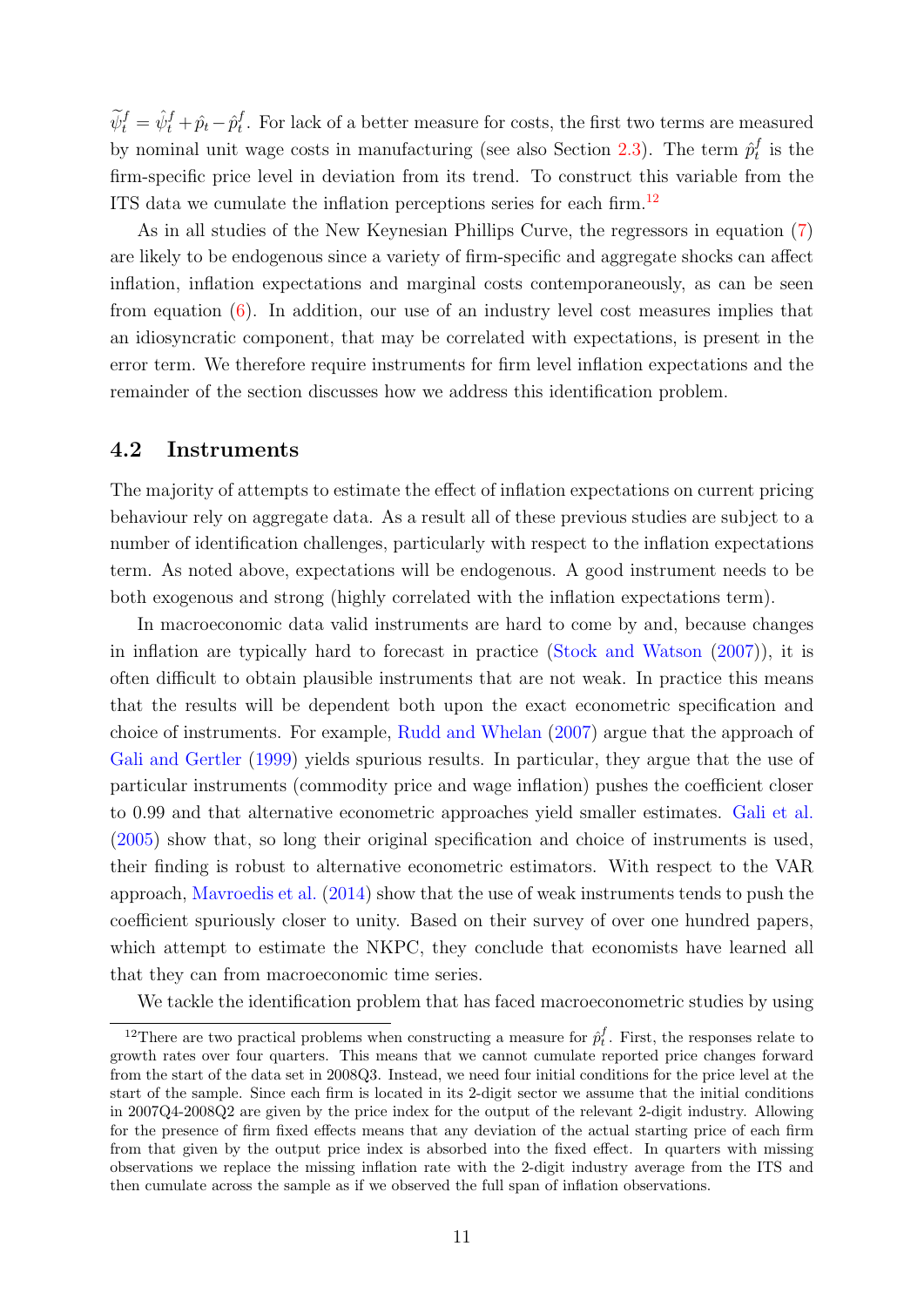a combination of firm-specific and aggregate variables as instruments for inflation expectations and costs. In particular, the use of aggregate expectations becomes an attractive option since reverse causality from firms' to aggregate forecasts is unlikely.

This approach, however, does not necessarily address omitted variable bias if common shocks drive firm-level expectations and aggregate variables at the same time. Lagging aggregate variables will not address this issue, since common shocks could be serially correlated (a key issue with using lags in macroeconomic studies). To address this problem we instead instrument firms' inflation expectations using forecast surprises in aggregate PPI inflation in the UK and the Euro Area. Surprises are computed as the difference between the average short-run forecast (the latest available forecast before the actual outturn) of professional forecasters and the actual outturn. So long as the mean shortrun forecast and actual outturn are affected by common factors to the same degree, these surprise series will not be contaminated by common shocks and hence constitute valid instruments.[13](#page-11-0)

Two further features of our strategy are important. First, unlike in the macroeconomic literature, we can show that our proposed instruments are strong. Secondly, our instruments are also intuitively appealing: we are instrumenting firm level producer prices with aggregate PPI surprises. This instrumentation strategy is consistent with the finding of [Coibion et al.](#page-16-1) [\(2015\)](#page-16-1) that firms pay particular attention to news in variables which are most relevant for them. This implies that surprises in CPI inflation or real activity indicators, such as employment, unemployment or real GDP growth should also have an impact on prices, although one might expect the relationship to not be as direct, leading these wider indicators to be weaker instruments. This is precisely what we find in Section [6.2.](#page-14-1)

We augment this set of instruments with firm-specific variables. In the baseline specification we use lags of the firm's exporter status (a binary indicator which we take as a fixed characteristic) and the firm's price level. One potential objection to this approach is that some of our proposed firm-level instruments might be determined by factors that are also present in the firm-specific inflation expectations term, in other words that they may not be genuinely exogenous and generated by firm specific shocks. Lagging the instrument will not resolve this issue if these idiosyncratic common factors are serially correlated. However, since the model already includes fixed effects, this objection would require the presence of some time-varying firm-specific effects that affected both firms' inflation expectations and the instruments. For carefully selected instruments, these issues are much less of a concern than for the corresponding macroeconomic aggregates. For example, firms' exporter status is unlikely to change that rapidly in response to shocks.

<span id="page-11-0"></span><sup>&</sup>lt;sup>13</sup>An alternative approach to account for unobserved factors that are common to the dependent variable and individual-specific regressors is the method developed in [Harding and Lamarche](#page-17-9) [\(2011\)](#page-17-9) who propose a common correlated effects estimator that is applicable if some regressors are endogenous. We have applied this approach and find that the point estimates are very similar to our baseline findings. That said, in relatively small samples such as ours, the standard errors using this approach tend to be wide. The results are available on request.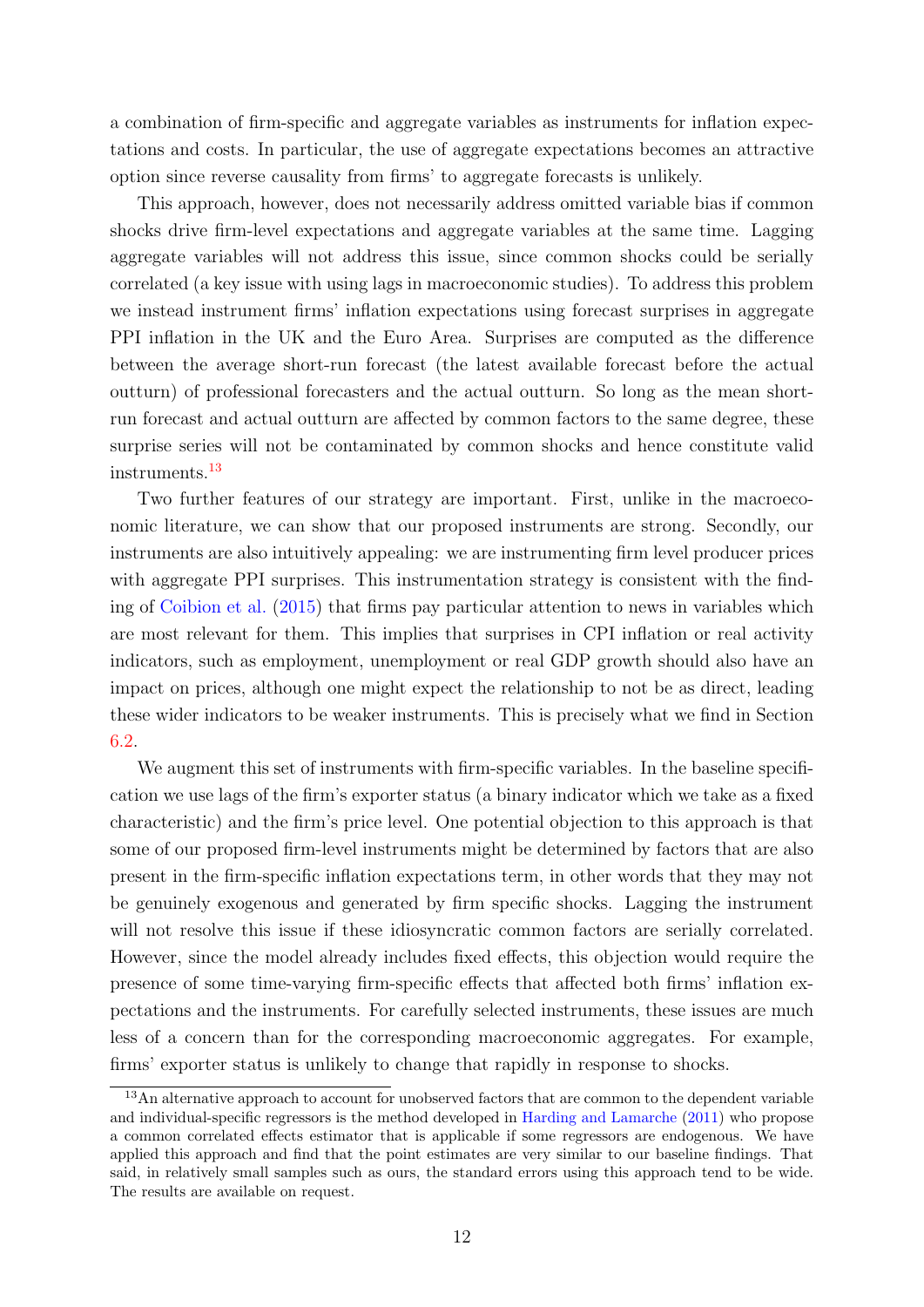Table [1](#page-19-0) provides more detail on the aggregate and firm-specific instruments used in our baseline specification. The forecast surprise series can be used contemporaneously for the reasons discussed above. To be cautious, for the firm level instruments, we use lagged values.[14](#page-12-1)

## <span id="page-12-0"></span>5 Results

#### 5.1 Baseline results

The results of estimating equation [\(7\)](#page-9-1) are shown in Table [2.](#page-20-0) The first column reports estimates where both EA and UK PPI forecast surprises are used as instruments, and column (2) reports results where the sum of UK and EA forecast surprises is used instead. In both specifications, we find that expected future price increases are important in explaining current price increases: each firm's price increase over the past year is related to its expectations of price increases with a coefficient statistically indistinguishable from one.[15](#page-12-2) The influence of real marginal costs is also apparent with a coefficient of around 0.06. But most importantly, the Kleinbergen-Paap statistic is 13 and 17.9 for the specifications reported in columns (1) and (2), respectively. These figures exceed the Stock and Yogo relative bias statistics at the 5 per cent level.

The coefficient on expected price increases is consistent with (statistically indistinguishable from) the quarterly discount factor of just below one, which is the most commonly used parameter calibration in the literature. This suggests that firms' expectations do indeed play a role in their current pricing behaviour, and in a way that is consistent with New Keynesian theory.

The magnitude of the coefficient on the cost variable is a bit larger than that adopted by [Gali](#page-16-8) [\(2008\)](#page-16-8) who uses a value of 0.043, although our value of 0.06 corresponds to a Calvo probability of having a fixed price of around 0.77, which is of the order of magnitude commonly used in the New Keynesian literature. In summary, both coefficients are remarkably close to with what would be predicted by theory.

While our results suggest forward-looking pricing behaviour that is consistent with the standard New Keynesian Phillips Curve, importantly, however, we are not "testing" the full New Keynesian model. This would require full estimation of the model's other equations and, almost surely, an assumption of rational expectations. Our goal in this paper is more modest: to assess whether expectations matter for current behaviour, and in a way that is consistent with the pricing relationship that is one of the fundamental building blocks of modern macroeconomic theory. That said, in the next section we examine the degree of which pricing behaviour is consistent with rational expectations.

<span id="page-12-1"></span> $14$ Given the temporal aggregation, these assumptions imply using the three quarter lag of the forecast surprises and the four quarter lag of the firm level instruments.

<span id="page-12-2"></span><sup>&</sup>lt;sup>15</sup>The p-value for testing this restriction is 0.42 and 0.37 in column (1) and (2), respectively.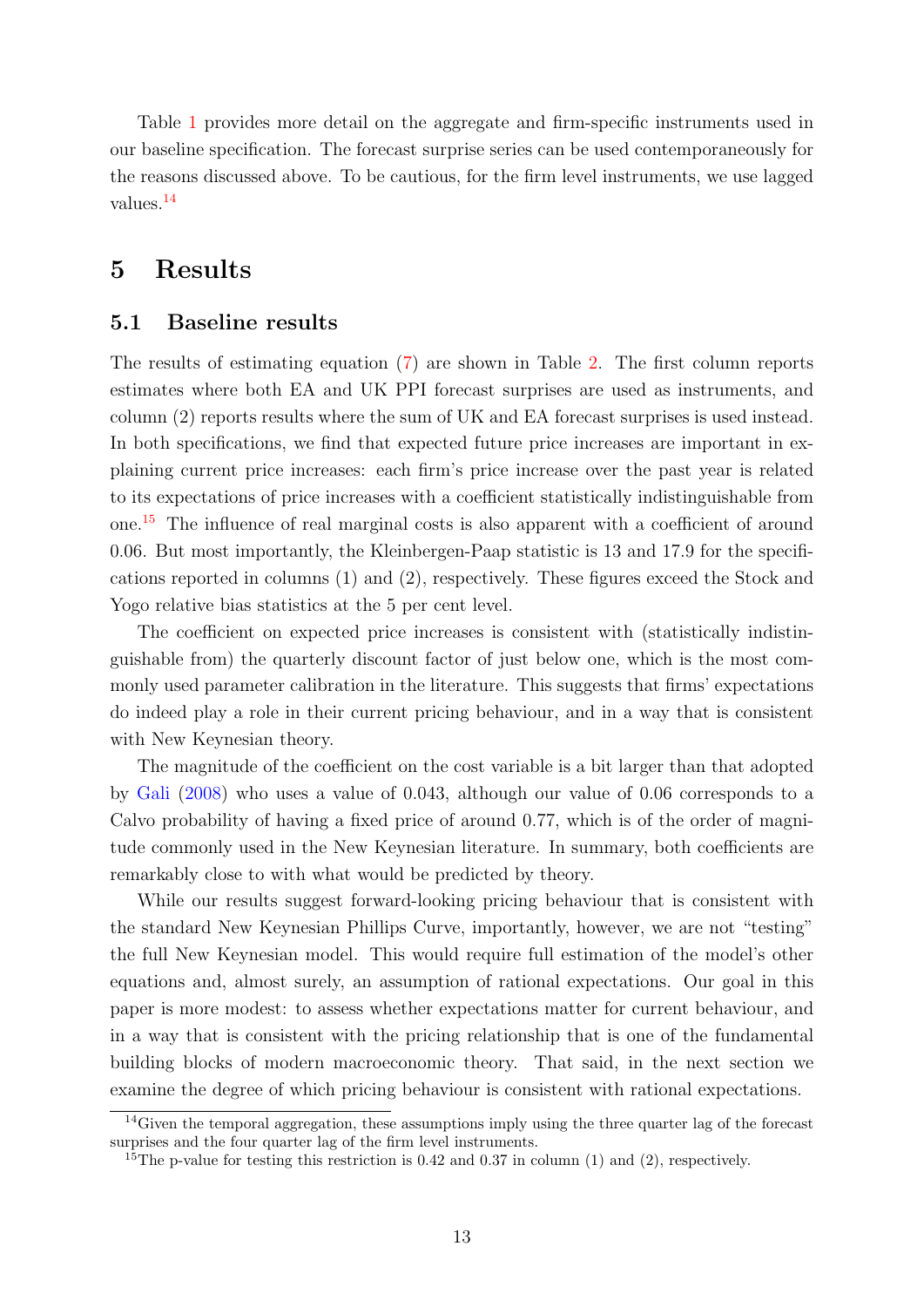#### <span id="page-13-1"></span>5.2 Are expectations rational?

An important implication of rational expectations is that forecast errors are zero in expectation conditional on the information that was available to the forecaster [\(Rossi and](#page-17-10) [Sekhposyan](#page-17-10)  $(2015)$ <sup>[16](#page-13-2)</sup>. This section tests whether the forecasts made by the respondents of the CBI survey are rational. In a panel data setting, forecast rationality can be tested by estimating the model

<span id="page-13-3"></span>
$$
\widehat{e}_{f,t+4} = \alpha_f + \theta \widehat{\pi}_{t+4f}^{e4} + \epsilon_{f,t+4}
$$
\n(8)

where  $\hat{e}_{t+4} \equiv \pi_{t+4}^{4f} - \hat{\pi}_{t+4f}^{e4}$  is the 1-year ahead forecast error at time t defined as the difference between the outturn and the 1-year ahead forecast. The panel data model in equation [\(8\)](#page-13-3) is estimated using standard errors that are robust to heteroskedasticity and autocorrelation because forecast errors are likely to be correlated over time.[17](#page-13-4)

If expectations are rational, we would expect that both  $\alpha_f$  and  $\theta$  in equation [\(8\)](#page-13-3) are equal to zero. Alternatively, the rationality test can be formulated as a joint test of unbiasedness ( $\alpha_f = 0$ ) and efficiency ( $\theta = 0$ ). Table [3](#page-20-1) reports the results from estimating the model in [8](#page-13-3) for alternative samples that are defined by firm size (columns 2 and 3) or exporter status (columns 4 and 5). We find that rationality is rejected for all samples considered, possibly pointing to information frictions as discussed in e.g. [Coibion and](#page-16-0) [Gorodnichenko](#page-16-0) [\(2014\)](#page-16-0). [18](#page-13-5)

### <span id="page-13-0"></span>6 Robustness

In this section we provide several robustness exercises. Specifically, we document that our baseline results in Table [2](#page-20-0) are robust to using alternative firm-level instruments. We also show that PPI inflation surprises provide the strongest instrument within a large set of alternative surprise indicators because the alternative surprises are less directly related to producer prices. All additional instruments used in this section are described in Table [4.](#page-21-0)

#### 6.1 Sensitivity to alternative firm level instruments

Table [5](#page-22-0) documents that our main results are robust to to using alternative sets of firmlevel instruments. In specification (1), firm's exporter status is replaced by a firm-specific capacity indicator. Specification (2) uses firm's unit costs instead of firm's exporter status

<span id="page-13-4"></span><span id="page-13-2"></span><sup>16</sup>This is true only under covariance stationarity and a quadratic loss function.

<sup>&</sup>lt;sup>17</sup>This setting implies that the estimation error is captured under the null hypothesis which means that we adopt the asymptotic framework of [Giacomini and White](#page-17-11) [\(2006\)](#page-17-11) to conduct inference.

<span id="page-13-5"></span><sup>&</sup>lt;sup>18</sup>There is a controversial debate among economists whether or not it is possible to test for rational expectations using survey data, see [Keane and Runkle](#page-17-12) [\(1999\)](#page-17-12) for a summary. One argument against rationality tests based on survey data is that one can test only the implications of theories, rather than the assumptions they are built upon [\(Prescott](#page-17-13) [\(1977\)](#page-17-13)). Others disagree by pointing to an identification problem that arises when a theory is rejected because without testing for rational expectations, it is not possible to find out whether the equations of the model have been rejected or the assumptions about expectation formation [\(Keane and Runkle](#page-17-12) [\(1999\)](#page-17-12)). Here, we adopt the later view.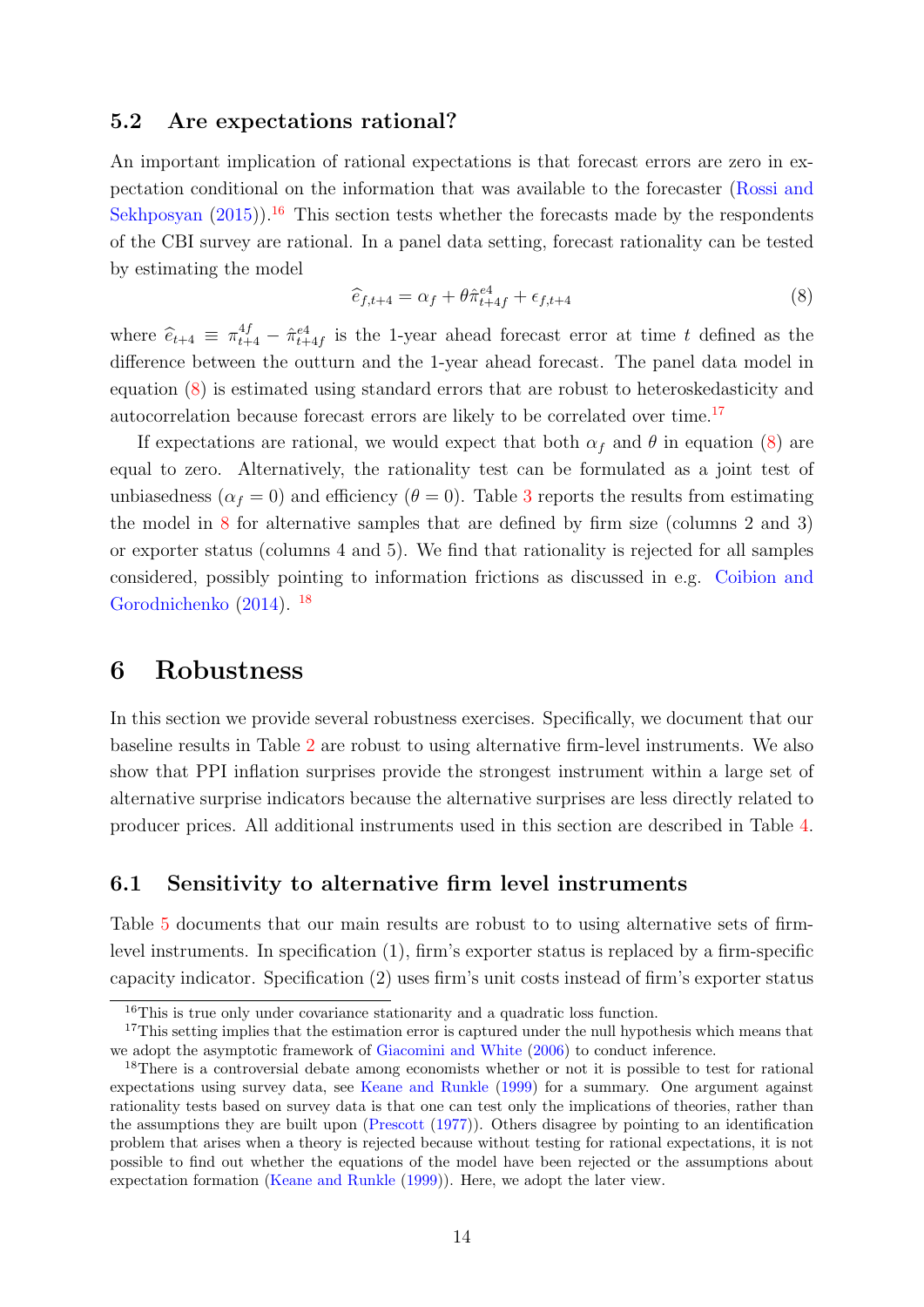and specification (3) includes firm's rate of operation. All specifications include forecast surprises and the lagged price level as instruments.

#### <span id="page-14-1"></span>6.2 Sensitivity to other surprise indices

In Section [4.2,](#page-10-1) we argued that contemporaneous PPI inflation surprises are a good instrument, since they are likely to be more directly related to firm producer price expectations. Clearly, surprises about CPI inflation, real GDP growth, wages, employment and unemployment outturn can also affect firms inflation expectations in the same manner, but one might expect the effect to be weaker. Indeed, [Coibion et al.](#page-16-1) [\(2015\)](#page-16-1) find that firms pay particular attention to news in variables which are most relevant for them, while discounting others. This suggests that out of the universe of possible forecast surprises, PPI (i.e. those most closely related to firms) surprises should be the strongest instrument. Table [7](#page-23-1) re-estimates our baseline specification, but with these different sets of instruments. Most of these variables do not pass weak instrument tests, reinforcing the relevance and validity of the instruments used in our baseline specification.

### 6.3 Small and large firms

Table [8](#page-24-1) repeats our baseline regression separately for small and large firms where size is defined based on the number of employees. Compared to small firms (column  $(1)$ ), large firms (column (2)) are more forward looking and change their price by more for a given change in their marginal costs. But probably due to the reduced number of observations used in each regression, the weak identification statistics are lower compared to our baseline specification.

## <span id="page-14-0"></span>7 Conclusions

Forward-looking macroeconomic models assume that decisions by economic agents are affected by their beliefs about the future. This insight has also influenced central banking where the management of inflation expectations is considered to be important in order to achieve low and stable inflation rates [\(Bernanke](#page-16-11) [\(2004\)](#page-16-11)).

Despite the theoretical importance of firms' expectations, robust empirical evidence on the effect of expectations on outcomes is scarce. In the case of the New Keynesian Phillips curve, the wide range of estimates in the literature tends to reflect a challenging weak instrument problem. This paper has tackled the issue by providing new evidence on the effect of inflation expectations on firms' pricing decisions in a panel dataset of UK manufacturing firms. As we show, it is our combination of microeconometric data and macroeconomic instruments that helps us to address the identification problem that has been so challenging in the macroeconometric literature.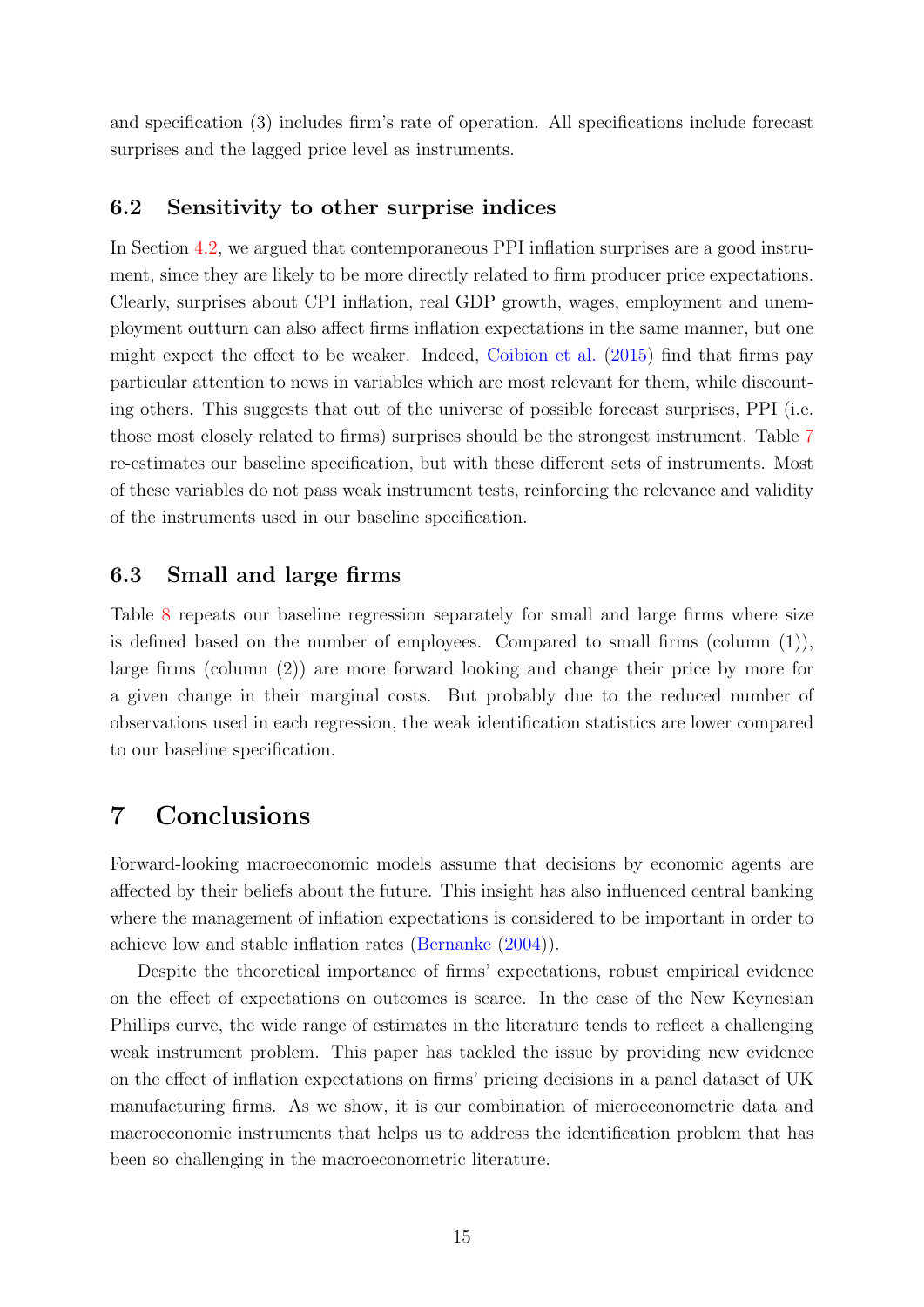We find that firms' expectations matter for price setting behaviour and price increases depend on expected future price increases with a coefficient which is consistent with a quarterly discount factor of just below one. Prices are also found to be affected by costs, with a coefficient magnitude that is consistent with theory.

Our results are hopefully of key relevance for future macroeconomic research. Using a novel empirical strategy, our findings shed new light on one of the most important building blocks of New Keynesian models, and are supportive of the view that economic outcomes today are indeed shaped by expectations of the future.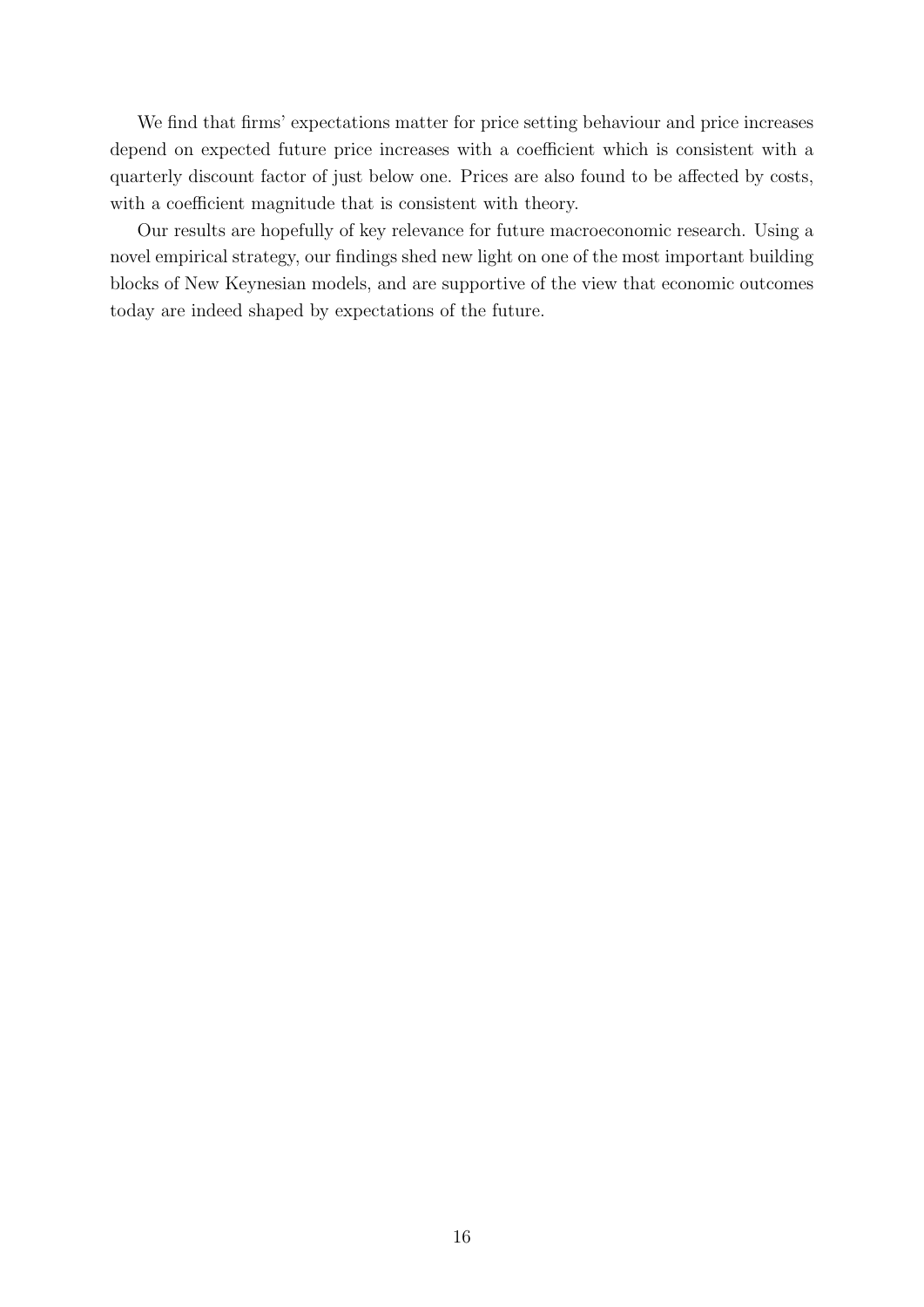## Bibliography

- <span id="page-16-2"></span>Alvarez, L., E. Dhyne, M. Hoeberichts, C. Kwapoil, H. Le Bihan, P. LÜNNEMAN, F. MARTINS, R. SABBATINI, H. STAHL, P. VERMEULEN, AND J. Vilmunen (2006): "Sticky Prices in the Euro Area: a Summary of New Microevidence," Journal of the European Economic Association, 4, 575–584.
- <span id="page-16-3"></span>Armantier, O., W. Bruine de Bruin, G. Topa, W. van der Klaauw, and B. Zafar (2015): "Inflation Expectations and Behavior: Do Survey Respondents act on Their Beliefs?" International Economic Review, 56, 505–536.
- <span id="page-16-4"></span>BACHMANN, R., T. BERG, , AND E. SIMS (2013): "Inflation Expectations and Readiness to Spend: Cross-Sectional Evidence," mimeo.
- <span id="page-16-11"></span>Bernanke, B. (2004): "The Economic Outlook and Monetary Policy," Speech at the Bond Market Association Annual Meeting (New York).
- <span id="page-16-5"></span>BRYAN, M., B. MEYRER, AND N. PARKER (2014): "The inflation expectations of firms: What do they look like, are they accurate, and do they matter?" FRB Atlanta working paper.
- <span id="page-16-0"></span>COIBION, O. AND Y. GORODNICHENKO (2014): "Information Rigidity and the Expectations Formation Process: A Simple Framework and New Facts," American Economic Review, forthcoming, –.
- <span id="page-16-1"></span>COIBION, O., Y. GORODNICHENKO, AND S. KUMAR (2015): "How do firms form their expectations? New survey evidence," 1197–199.
- <span id="page-16-9"></span>FUHRER, J. AND G. MOORE (1995): "Inflation persistence," Quarterly Journal of Economics, 110, 127–159.
- <span id="page-16-8"></span>Gali, J. (2008): Monetary Policy, Inflation, and the Business Cycle: An Introduction to the New Keynesian Framework, Princeton: Princeton University Press.
- <span id="page-16-6"></span>GALI, J. AND M. GERTLER (1999): "Inflation dynamics: a structural econometric analysis," Journal of Monetary Economics, 44, 195–222.
- <span id="page-16-7"></span>GALI, J., M. GERTLER, AND D. LOPEZ-SALIDO (2007): "Markups, Gaps and the Welfare Costs of Business Fluctuations," Review of Economics and Statistics, 89, 44– 59.
- <span id="page-16-10"></span>GALI, J., M. GERTLER, AND J. LOPEZ-SALIDO (2005): "Robustness of the Estimates of the Hybrid New Keynesian Phillips Curve," Journal of Monetary Economics, 52, 1107–1118.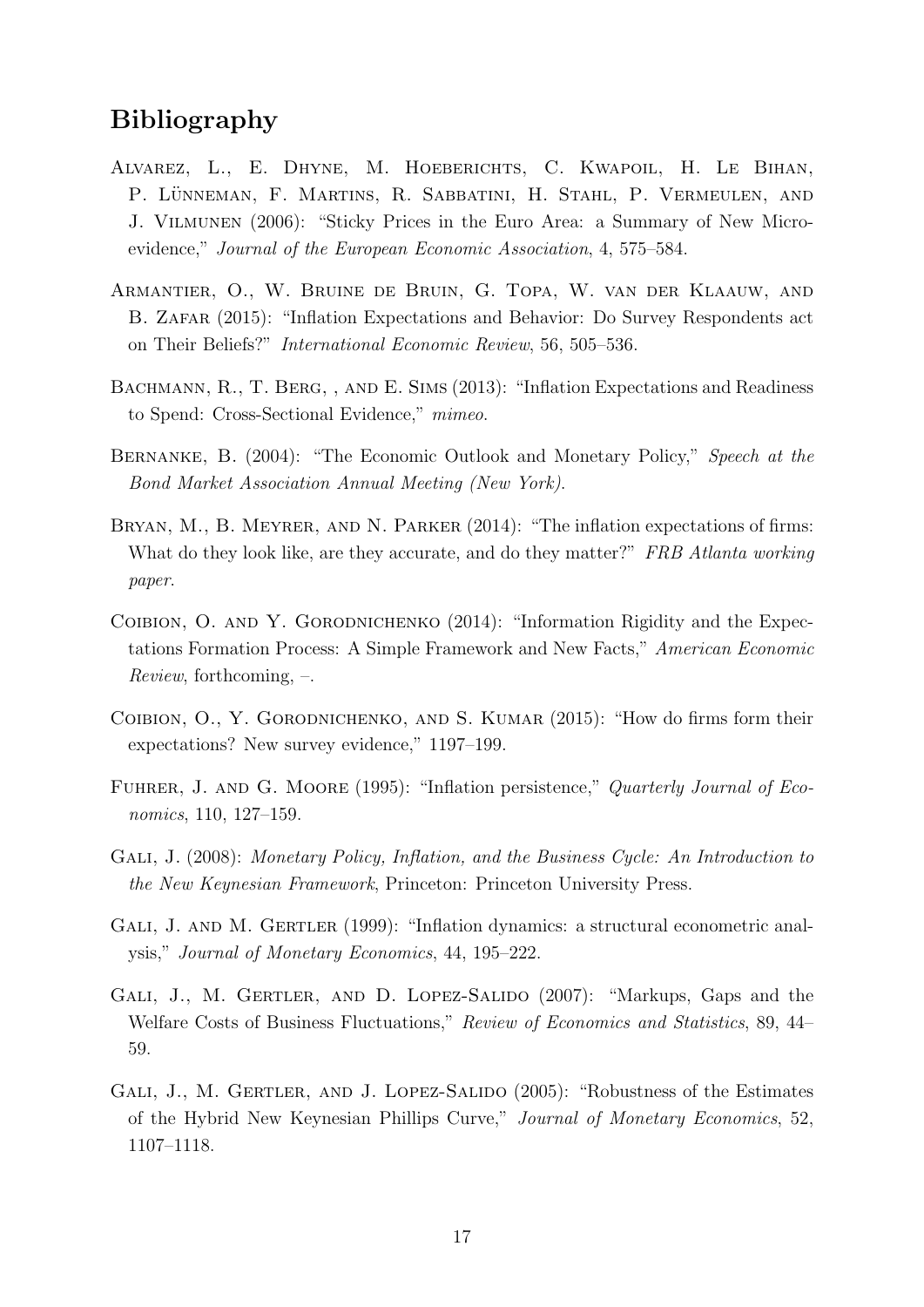- <span id="page-17-11"></span>GIACOMINI, R. AND H. WHITE (2006): "Tests of Conditional Predictive Ability," *Econo*metrica, 74, 1545–1578.
- <span id="page-17-9"></span>HARDING, M. AND C. LAMARCHE (2011): "Least Squares Estimation of a Panel Data Model with Multifactor Error Structure and Endogenous Covariates," Economics Letters, 111, 1197–199.
- <span id="page-17-7"></span>Hsiao, C. (2003): Analysis of Panel Data, Cambridge: Cambridge University Press.
- <span id="page-17-4"></span>Ichiue, H. and S. Nishiguchi (2013): "Inflation Expectations and Consumer Spending at the Zero Bound: Micro Evidence," Bank of Japan working paper.
- <span id="page-17-12"></span>Keane, M. and D. Runkle (1999): "Testing the rationality of price forecasts," American Economic Review, 80, 714–735.
- <span id="page-17-3"></span>Loupias, C. and P. Sevestre (2013): "Costs, Demand and Producer Price Changes," Review of Economics and Statistics, XCV, 315–327.
- <span id="page-17-5"></span>Lui, S., J. Mitchell, and M. Weale (2011): "Qualitative Business Surveys: Signal or Noise?" Journal of the Royal Statistical Society- Series A, 174, 327–348.
- <span id="page-17-0"></span>MAVROEDIS, S., M. PLAGBORG-MOLLER, AND J. STOCK (2014): "Empirical Evidence on Inflation Expectations in the New Keynesian Phillips Curve," Journal of Economic Literature, 52, 124–188.
- <span id="page-17-2"></span>PESARAN, M. H. AND M. WEALE (2006): "Survey Expectations," Handbook of Economic Forecasting.
- <span id="page-17-13"></span>PRESCOTT, E. (1977): "Should control theory be used for economic stabilization?" in  $Op$ timal policies, control theory and technology exports, ed. by K. Brunner and A. Meltzer, Carnegie-Rochester Conference on Public Policy series, vol. Volume 7, 13–38.
- <span id="page-17-10"></span>Rossi, B. and T. Sekhposyan (2015): "Forecast Rationality Tests in the Presence of Instabilities, With Applications to Federal Reserve and Survey Forecasts," Journal of Applied Econometrics, forthcoming, –.
- <span id="page-17-6"></span>ROTEMBERG, J. AND M. WOODFORD (1999): "The Cyclical Behaviour of Costs and Prices," in *Handbook of Macroeconomics: Vol 1*, ed. by J. Taylor and M. Woodford, Amsterdam: Elsevier.
- <span id="page-17-1"></span>ROTEMBERG, J. J. (1982): "Sticky Prices in the United States," *Journal of Political* Economy, 90, 1187–1211.
- <span id="page-17-8"></span>Rudd, J. and K. Whelan (2007): "Modelling Inflation Dynamics: a Critical Review of Recent Research," Journal of Money, Credit and Banking, 39, 155–170.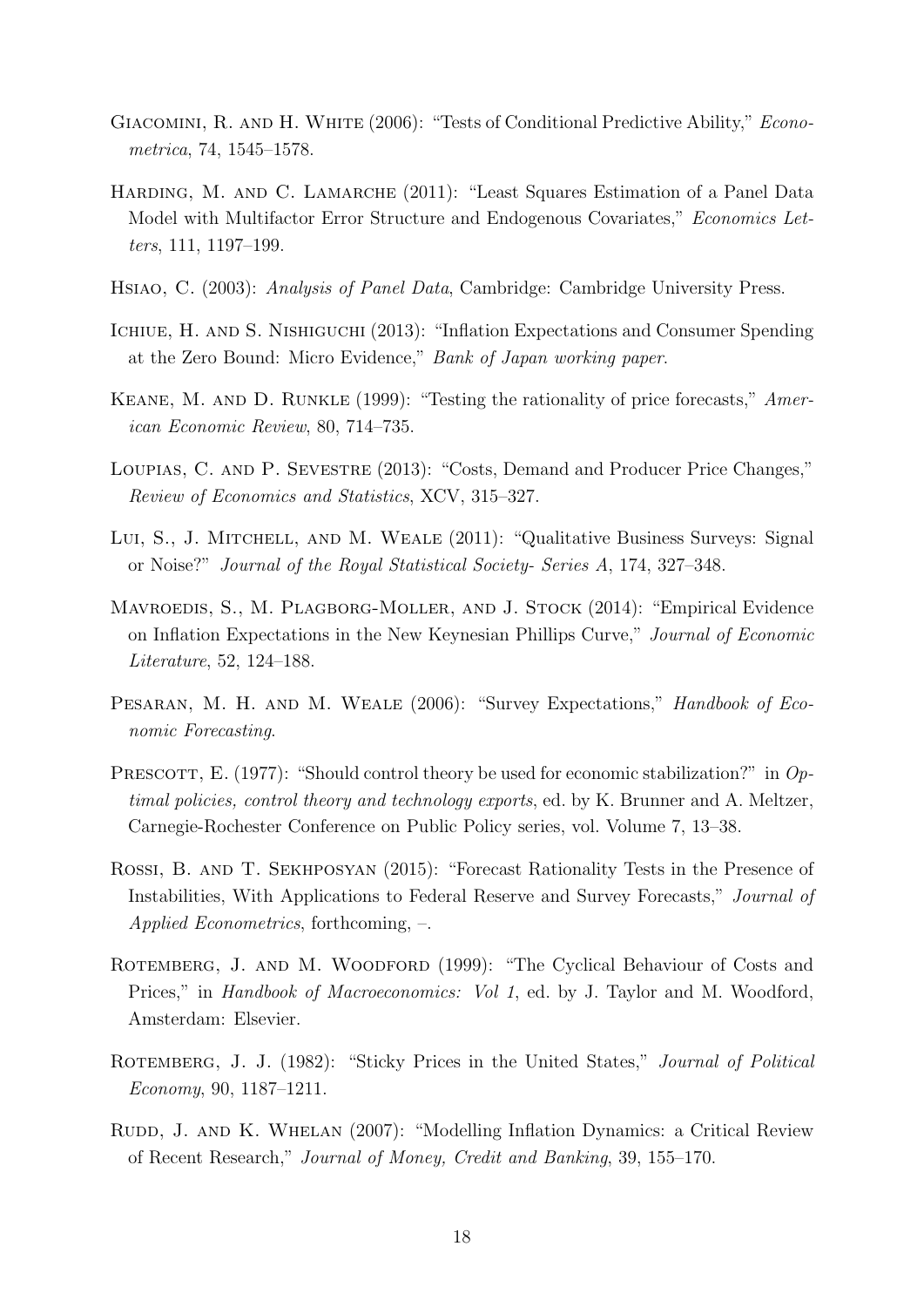- <span id="page-18-1"></span>SBORDONE, A. (2002): "Prices and Unit Labour Costs: a New Test of Price Stickiness," Journal of Monetary Economics, 49, 265–292.
- <span id="page-18-2"></span>— (2005): "Do Expected Future Marginal Costs drive Inflation Dynamics?" Journal of Monetary Economics, 52, 1183–1997.
- <span id="page-18-3"></span>STOCK, J. AND M. WATSON (2007): "Why has U.S. Inflation become Harder to Forecast?" Journal of Money, Credit and Banking, 39, 3–33.
- <span id="page-18-0"></span>WOODFORD, M. (2005): "Central Bank Communication and Policy Effectiveness," National Bureau of Economic Research working paper no. 11898.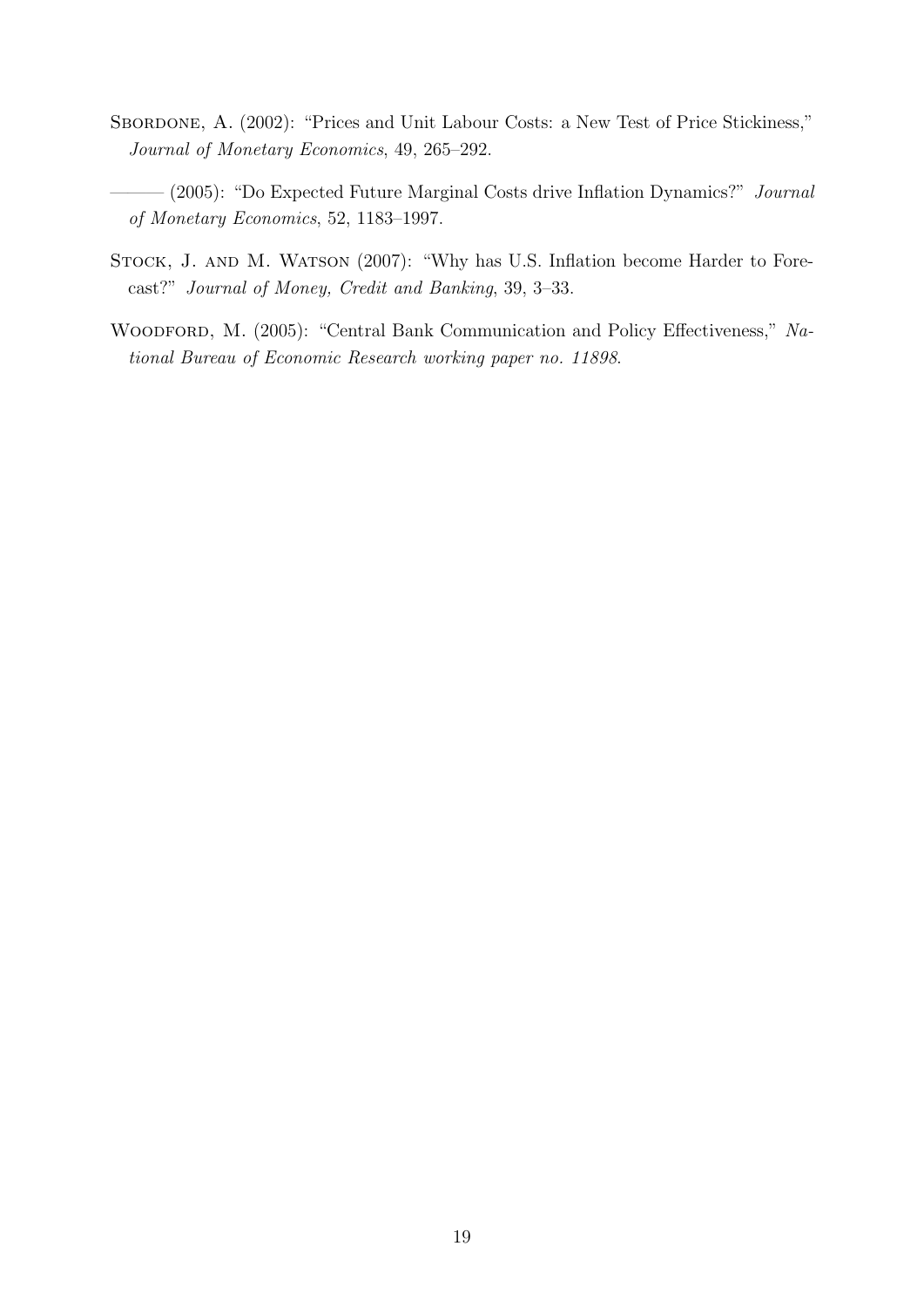### <span id="page-19-0"></span>Table 1: Description of variables in the baseline specification

| Symbol                                                                               | Name                  | Description                                       |
|--------------------------------------------------------------------------------------|-----------------------|---------------------------------------------------|
|                                                                                      | Price change          | Firm's reported price increase over the past year |
| $\begin{array}{c}\n\pi^4_{tf} \\ \pi^{e4}_{tf} \\ \widetilde{\psi}^4_t\n\end{array}$ | Expected price change | Firm's expected price increase over the next year |
|                                                                                      | Real marginal costs   | Log of annualized unit wage costs in manufactur-  |
|                                                                                      |                       | ing minus firm's annualized log price level       |

a) Variables included in the second stage regression

### b) Instruments

| Name                           | Description                                         |
|--------------------------------|-----------------------------------------------------|
| Aggregate instruments          |                                                     |
| UK PPI forecast surprises      | Average of professional forecasts of UK PPI infla-  |
|                                | tion (data source: Bloomberg) closest to the date   |
|                                | of the actual outturn minus UK outturns. Forecast   |
|                                | surprises are normalized to have zero mean and a    |
|                                | standard deviation equal to 1. The daily surprise   |
|                                | series is summed up to quarterly data.              |
| EA PPI forecast surprises      | Average of professional forecasts of German,        |
|                                | French and Italian PPI inflation (data source:      |
|                                | Bloomberg) closest to the date of the actual out-   |
|                                | turn minus individual country outturns. Forecast    |
|                                | surprises are normalized to have zero mean and a    |
|                                | standard deviation equal to 1. The daily surprise   |
|                                | series are averaged across countries. The resulting |
|                                | time series is summed up to quarterly data.         |
| Total (UK and EA) PPI forecast | Sum of EA forecast surprises and UK forecast sur-   |
| surprises                      | prises                                              |
| <b>Firm-level instruments</b>  |                                                     |
| Lagged quarterly price level   | Lag 4 of firm's price level constructed by accumu-  |
|                                | lating reported inflation rates extrapolated with 2 |
|                                | digit industry-level inflation rates                |
| Lagged exporter status         | Lag 4 of firm's reported exporter status            |
|                                |                                                     |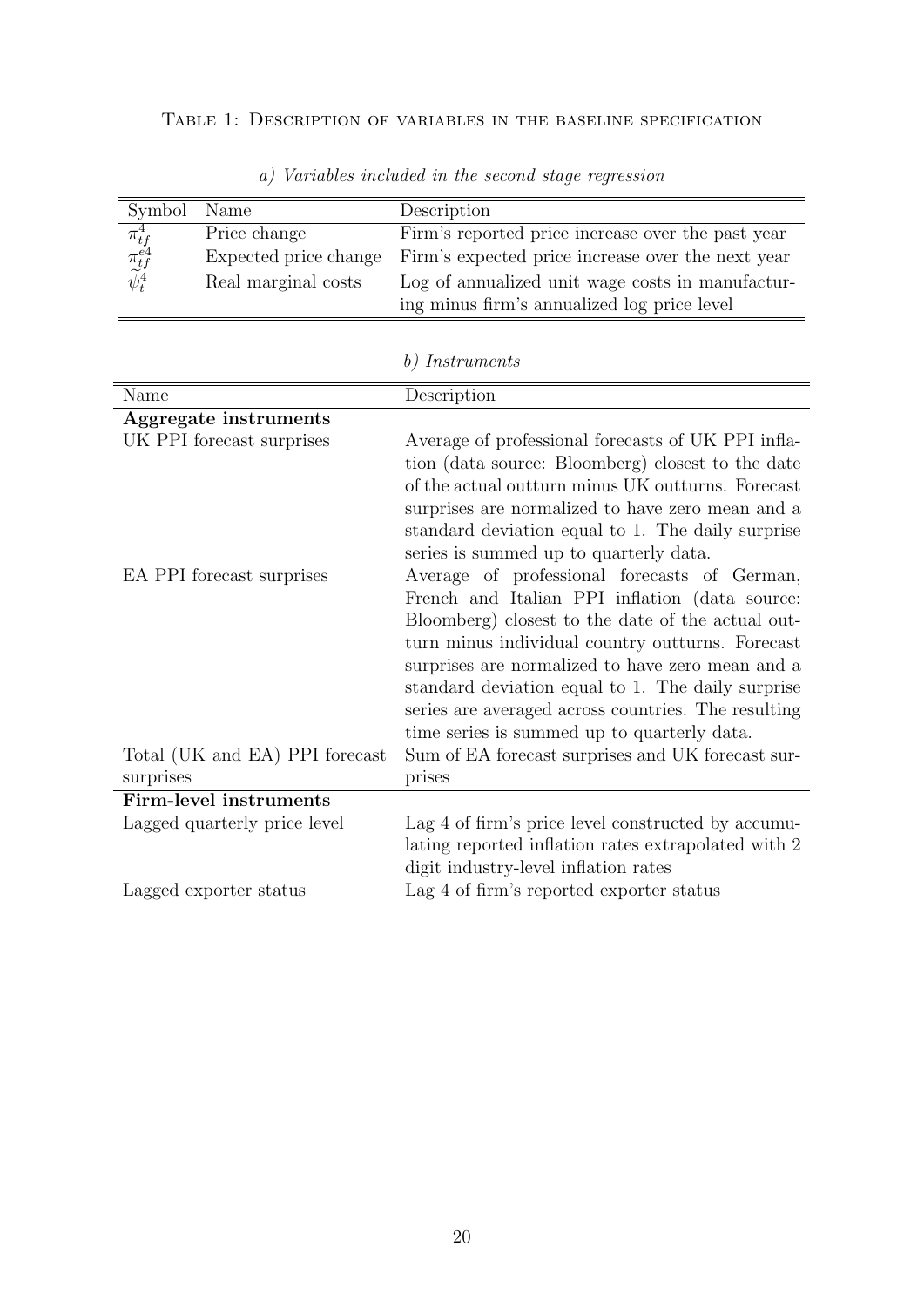|                                   | (1)           |               |
|-----------------------------------|---------------|---------------|
|                                   | Price changes | Price changes |
| Expected price changes            | $1.162**$     | $1.181**$     |
|                                   | (5.82)        | (5.82)        |
| Real marginal costs               | $0.061**$     | $0.062**$     |
|                                   | (4.00)        | (4.01)        |
| Observations                      | 1095          | 1095          |
| Kleibergen-Paap weak IV statistic | 13.0          | 17.19         |
|                                   |               |               |

<span id="page-20-0"></span>Table 2: The effect of firm's inflation expectations on price setting

 $\boldsymbol{t}$  statistics in parentheses

\*  $p < 0.05$ , \*\*  $p < 0.01$ 

Notes: Real marginal costs and expected price changes are instrumented with: lagged quarterly price level, lagged exporter status, EA and UK PPI forecast surprises (column (1)) and total PPI forecast surprises (column (2)). According to the Stock-Yogo (2005) critical values, the Kleibergen-Paap test statistics exceed the 5 (5) percent threshold for the relative bias and the 15 (10) percent threshold for the size for column  $(1)$  (column(2)). The underidentification test is rejected with a p-value of 0 (0) and the overidentification test is accepted with a p-value of 0.50 (0.84).

<span id="page-20-1"></span>

|  |  |  |  |  | TABLE 3: TESTING FOR RATIONALITY OF FIRM'S INFLATION EXPECTATIONS |
|--|--|--|--|--|-------------------------------------------------------------------|
|--|--|--|--|--|-------------------------------------------------------------------|

|                        | $\left(1\right)$ | $^{\prime}2)$ | (3)           | $\left(4\right)$ | (5)           |
|------------------------|------------------|---------------|---------------|------------------|---------------|
|                        | $\widehat{e}$    | $\widehat{e}$ | $\widehat{e}$ | $\widehat{e}$    | $\widehat{e}$ |
| Inflation expectations | $0.775**$        | $0.924**$     | $0.609**$     | $0.687**$        | $0.898**$     |
|                        | (18.41)          | (17.85)       | (10.44)       | (14.07)          | (13.83)       |
| Constant               | $-0.576**$       | $-0.653**$    | $-0.498**$    | $-0.578**$       | $-0.463**$    |
|                        | $(-12.63)$       | $(-11.23)$    | $(-8.24)$     | $(-10.45)$       | $(-7.37)$     |
| Observations           | 2232             | 1151          | 1081          | 1548             | 684           |

t statistics in parentheses

\*  $p < 0.05$ , \*\*  $p < 0.01$ 

Notes: Dependent variables are forecast errors. The first column reports results for all firms. The second and third column contain results for small and large firms and the final columns report results for exporters and non-exporters, respectively.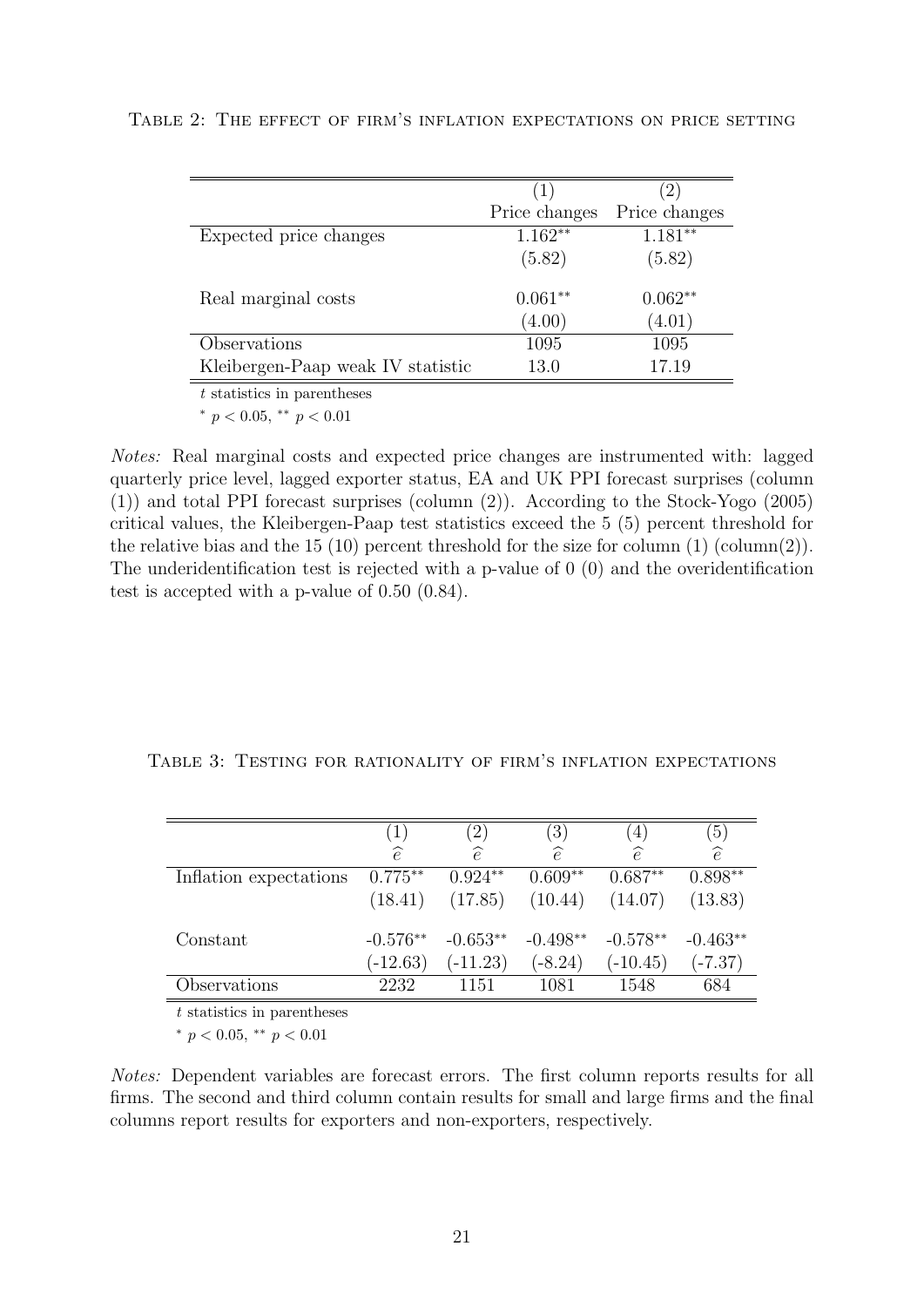<span id="page-21-0"></span>

|  |        | TABLE 4: DESCRIPTION OF ADDITIONAL INSTRUMENTS USED FOR ROBUSTNESS |  |  |
|--|--------|--------------------------------------------------------------------|--|--|
|  | CHECKS |                                                                    |  |  |

| Name                              | Description                                          |
|-----------------------------------|------------------------------------------------------|
| Aggregate instruments             |                                                      |
| UK CPI forecast surprises         | as UK PPI forecast surprises except for CPI          |
| EA CPI forecast surprises         | as EA PPI forecast surprises except for CPI          |
| UK real GDP growth forecast       | as UK PPI forecast surprises except for real GDP     |
| surprises                         | growth                                               |
| EA real GDP growth forecast sur-  | as EA PPI forecast surprises except for real GDP     |
| prises                            | growth                                               |
| UK industrial production forecast | as UK PPI forecast surprises except for industrial   |
| surprises                         | production                                           |
| EA industrial production forecast | as EA PPI forecast surprises except for industrial   |
| surprises                         | production                                           |
| UK unemployment forecast sur-     | as UK PPI forecast surprises except for unemploy-    |
| prises                            | ment                                                 |
| EA unemployment forecast sur-     | as EA PPI forecast surprises except for unemploy-    |
| prises                            | ment                                                 |
| Firm-level instruments            |                                                      |
| Lagged unit costs                 | Lag 4 of firm's reported change in unit costs over   |
|                                   | the past 3 month                                     |
| Lagged rate of operation          | Lag 4 of firm's reported rate of operation over the  |
|                                   | past 3 month                                         |
| Lagged capacity indicator         | Lag 4 of firm's reported capacity indicator over the |
|                                   | past 3 month                                         |
|                                   |                                                      |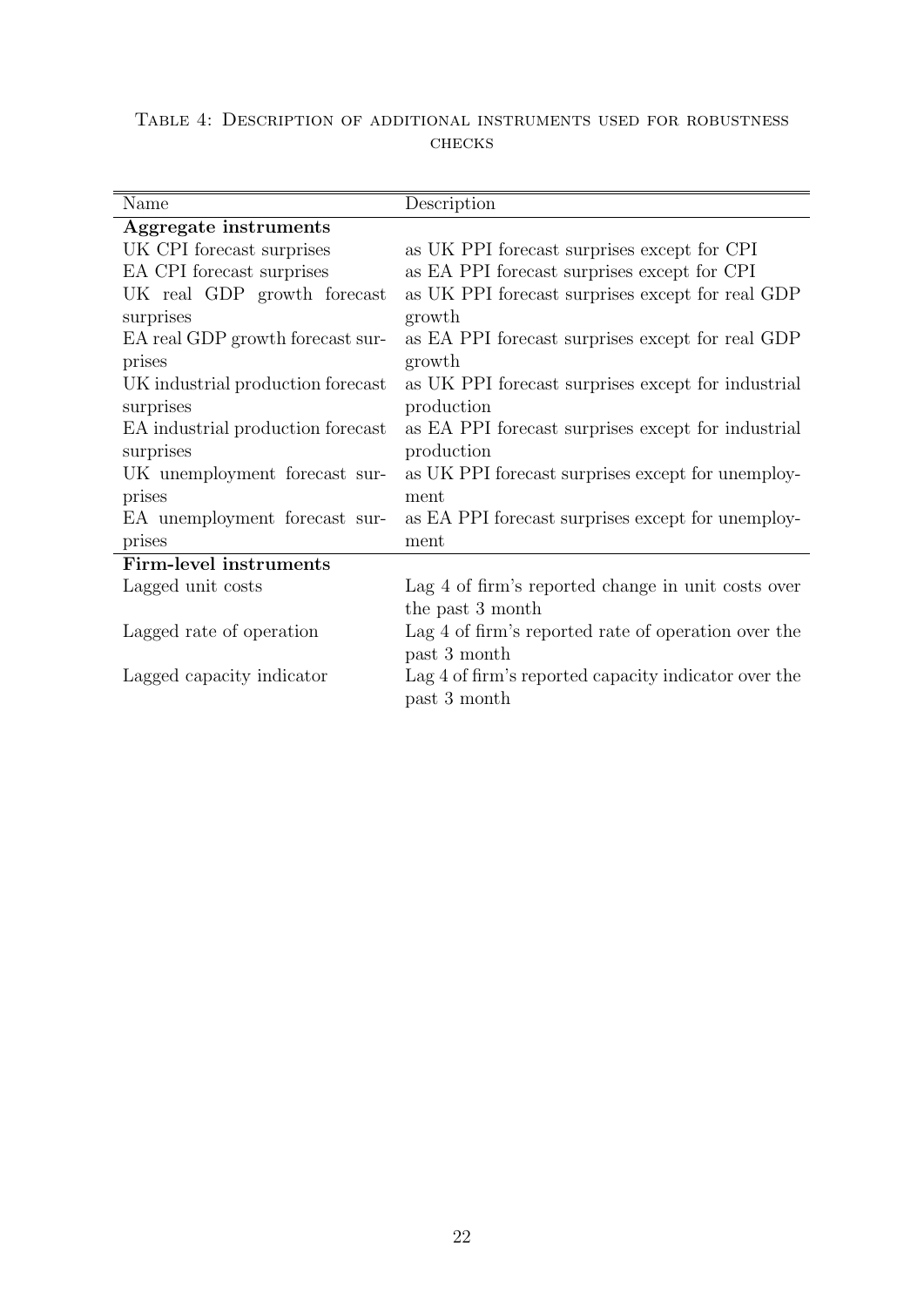|                                   |               | $\left( 2\right)$ | $\left 3\right\rangle$ |
|-----------------------------------|---------------|-------------------|------------------------|
|                                   | Price changes | Price changes     | Price changes          |
| Expected price changes            | $1.158**$     | $1.106**$         | $1.189**$              |
|                                   | (6.19)        | (5.92)            | (6.20)                 |
| Real marginal costs               | $0.061**$     | $0.058**$         | $0.062**$              |
|                                   | (4.08)        | (3.92)            | (4.07)                 |
| Observations                      | 1078          | 1081              | 1087                   |
| Kleibergen-Paap weak IV statistic | 14.51         | 15.46             | 15.42                  |

<span id="page-22-0"></span>Table 5: The effect of firm's inflation expectations on price setting: alternative firm-specific instruments (UK and EA surprises)

t statistics in parentheses

<sup>∗</sup> p < 0.05, ∗∗ p < 0.01

Notes: Real marginal costs and expected price changes are instrumented with: all specifications: lagged quarterly price level and EA and UK PPI forecast surprises. Column  $(1)$  also includes lagged capacity indicator, *column*  $(2)$  uses lagged unit costs and *column* (3) uses lagged rate of operation. According to the Stock-Yogo (2005) critical values, the Kleibergen-Paap test statistics exceed the 5 percent threshold for the relative bias and the 15 percent threshold for the size. The underidentification test is rejected with a p-value of 0 in all cases and the overidentification test is accepted with a p-value  $\geq 0.35$ .

### Table 6: The effect of firm's inflation expectations on price setting: alternative firm-specific instruments (total surprises)

|                                   | $\perp$       | $\left(2\right)$ | $\left(3\right)$ |
|-----------------------------------|---------------|------------------|------------------|
|                                   | Price changes | Price changes    | Price changes    |
| Expected price changes            | $1.169**$     | $1.108**$        | $1.202**$        |
|                                   | (6.17)        | (5.90)           | (6.20)           |
| Real marginal costs               | $0.062**$     | $0.058**$        | $0.063**$        |
|                                   | (4.07)        | (3.91)           | (4.07)           |
| Observations                      | 1078          | 1081             | 1087             |
| Kleibergen-Paap weak IV statistic | 19.11         | 20.59            | 20.43            |

t statistics in parentheses

 $*$  p < 0.05,  $*$  p < 0.01

Notes: Real marginal costs and expected price changes are instrumented with: all specifications: lagged quarterly price level and total PPI forecast surprises. Column (1) also includes lagged capacity indicator, column (2) uses lagged unit costs and column (3) uses lagged rate of operation. According to the Stock-Yogo (2005) critical values, the Kleibergen-Paap test statistics exceed the 5 percent threshold for the relative bias and the 10 percent threshold for the size. The underidentification test is rejected with a p-value of 0 in all cases and the overidentification test is accepted with a p-value  $\geq 0.2$ .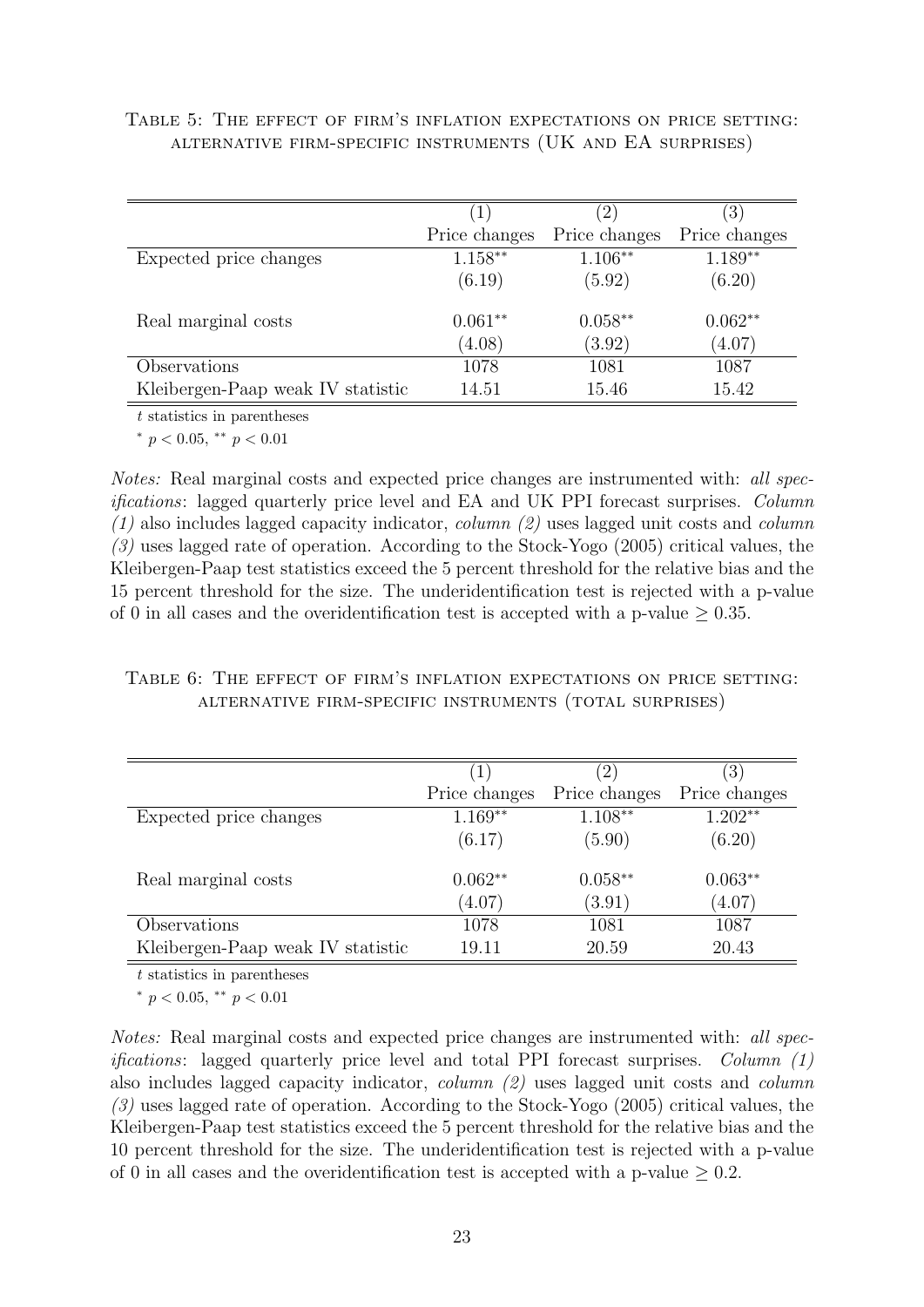|                                   | 1             | $^{\prime}2)$ | (3)           | 4             |
|-----------------------------------|---------------|---------------|---------------|---------------|
|                                   | Price changes | Price changes | Price changes | Price changes |
| Expected price changes            | $1.363**$     | $1.306**$     | $0.968**$     | 2.209         |
|                                   | (4.11)        | (3.56)        | (3.50)        | (0.57)        |
| Real marginal costs               | $0.061**$     | $0.063**$     | $0.063**$     | $0.058*$      |
|                                   | (3.71)        | (3.89)        | (4.32)        | (2.52)        |
| Observations                      | 1095          | 1095          | 1095          | 1095          |
| Kleibergen-Paap weak IV statistic | 4.64          | 3.89          | 5.40          | 0.1           |

#### <span id="page-23-1"></span>Table 7: The effect of firm's inflation expectations on price setting: alternative surprise instruments

t statistics in parentheses

\*  $p < 0.05$ , \*\*  $p < 0.01$ 

Notes: Real marginal costs and expected price changes are instrumented with: all specifications: lagged quarterly price level and lagged unit costs. Column (1) also includes UK and EA industrial production forecast surprises, column (2) uses UK and EA CPI forecast surprises, column (3) uses UK and EA real GDP growth forecast surprises and column  $(4)$ uses UK and EA unemployment forecast surprises. According to the Stock-Yogo (2005) critical values, the Kleibergen-Paap test statistics cannot reject weak identification at conventional thresholds. The underidentification test is rejected with a p-value of 0 in all cases and the overidentification test is accepted with a p-value  $\geq 0.15$ .

<span id="page-23-0"></span>

Figure 1: Maximum number of consecutive quarters

Notes: For each non-consecutive observation, the number of subsequent observations for that firm.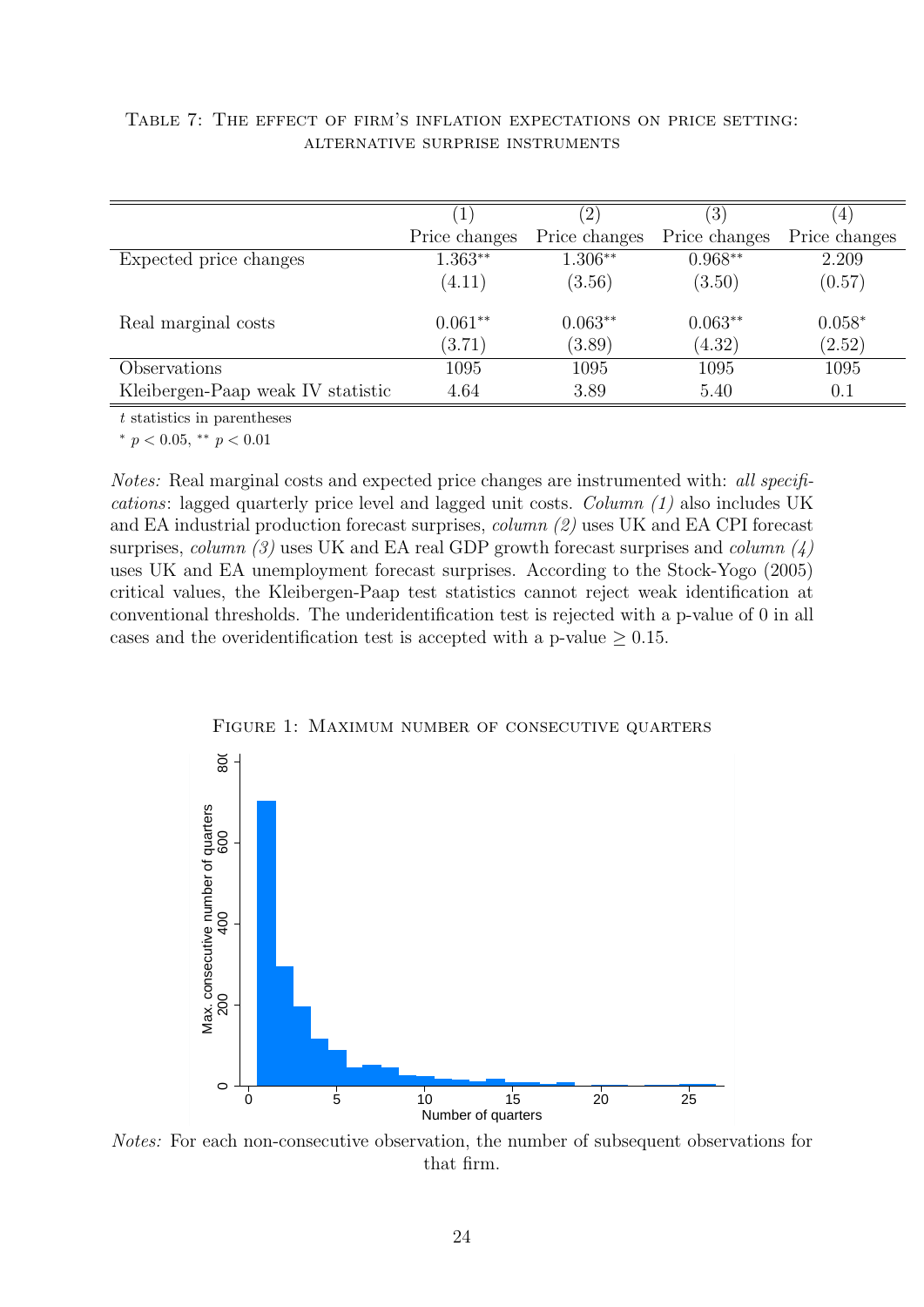|                                   | $\left(1\right)$ |               |
|-----------------------------------|------------------|---------------|
|                                   | Price changes    | Price changes |
| Expected price changes            | $0.852**$        | $1.384**$     |
|                                   | (3.39)           | (4.78)        |
| Real marginal costs               | $0.043*$         | $0.072**$     |
|                                   | (2.46)           | (2.80)        |
| Observations                      | 575              | 484           |
| Kleibergen-Paap weak IV statistic | 7.51             | 5.75          |

<span id="page-24-1"></span>Table 8: The effect of firm's inflation expectations on price setting: Small vs. large firms

t statistics in parentheses

<sup>∗</sup> p < 0.05, ∗∗ p < 0.01

Notes: Column (1) reports results for small firms (number of employees below the median) and column (2) for large firms (number of employees at least equal to the median). Firmspecific real marginal costs and expected price changes are instrumented with: lagged quarterly price level, lagged unit costs, EA and UK PPI forecast surprises. According to the Stock-Yogo (2005) critical values, the Kleibergen-Paap test statistics exceed the 20 (20) percent threshold for the relative bias and the 25 (30) percent threshold for the size. The underidentification test is rejected with a p-value of 0 (0) and the overidentification test is accepted with a p-value of 0.23 (0.88).

FIGURE 2: TIME SERIES OF OFFICIAL AND SURVEY DATA

<span id="page-24-0"></span>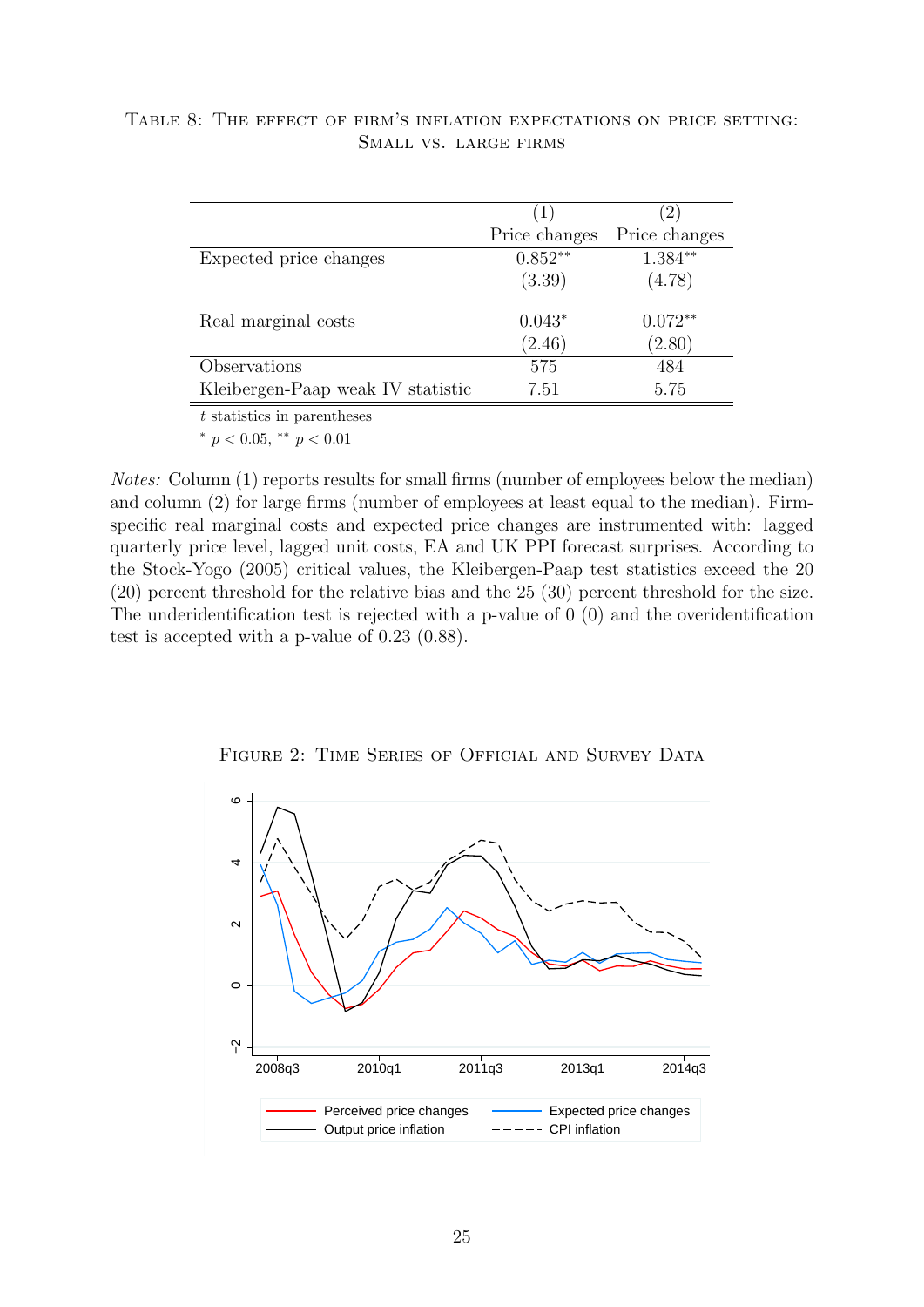FIGURE 3: DISTRIBUTION OF PAST AND EXPECTED PRICE CHANGES

<span id="page-25-0"></span>



(b) Expected price change over THE NEXT 12 MONTHS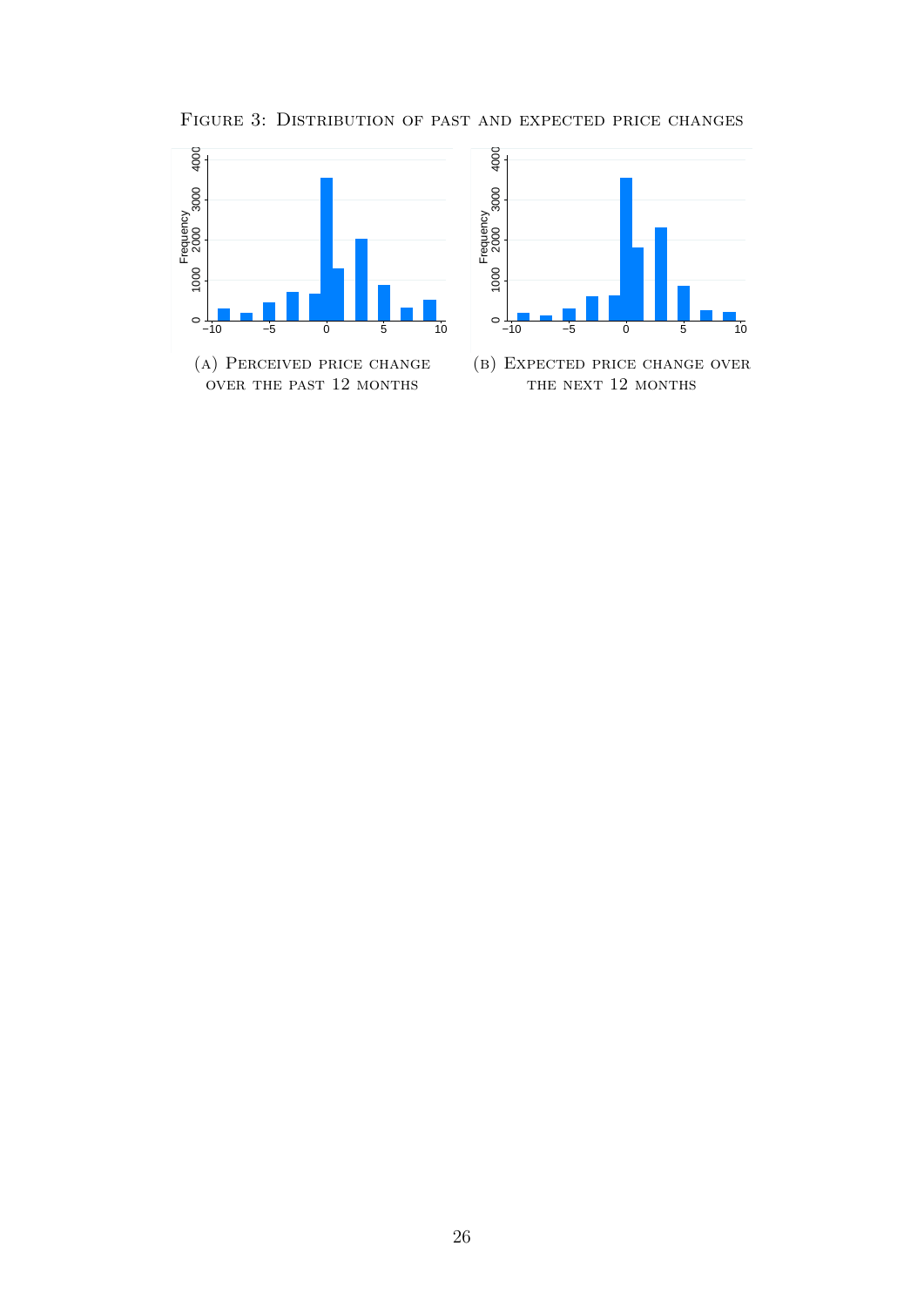## <span id="page-26-0"></span>A Linearisation of the pricing relationship

This section presents the linearisation of the pricing relationship in the paper and shows how to reach the firm level Phillips Curve. The presentation here is also slightly more general in that we show what happens when firms index to aggregate inflation Π. As can be seen, addition terms show up the the Phillips Curve that could be rearranged into the usual hybrid-type Phillips Curve (assuming indexation to past inflation) after imposing symmetry. Since this is not an assumption we wish to make (as our firms in the ITS are clearly heterogeneous), we would be left with additional terms that would be hard to interpret.

For ease of derivation re-define any inflation term as the gross inflation rate,  $\tilde{\pi}=1+\pi$ above. Also, divide through by  $y_t^f$ t

$$
0 = y_t^f(1-\theta) + \psi_t^f \theta y_t^f \tilde{p}_t^f - \gamma \left[ \Pi_t^f - 1 \right] \tilde{p}_{t|t-1}^f y_t + \beta E_t \left( \frac{\lambda_{t+1}}{\lambda_t} \gamma \left[ \Pi_{t+1}^f - 1 \right] \Pi_{t+1}^f \tilde{p}_{t+1|t}^f y_{t+1} \right)
$$

$$
\theta \left( 1 - \psi_t^f \tilde{p}_t^f \right) = 1 - \gamma \left[ \Pi_t^f - 1 \right] \frac{\tilde{p}_{t|t-1}^f y_t}{y_t^f} + \beta \gamma E_t \left( \frac{\lambda_{t+1}}{\lambda_t \Pi_{t+1}} \left[ \Pi_{t+1}^f - 1 \right] \Pi_{t+1}^f \frac{y_{t+1}}{y_t^f} \tilde{p}_{t+1|t}^f \right)
$$

Taking the left-hand side first:

$$
-\theta \widetilde{\psi}_t^f \tag{9}
$$

where  $\tilde{\psi}_t^f = \hat{\psi}_t^f + \hat{p}_t - \hat{p}_t^f$  are firm-specific real marginal costs and  $\tilde{p}_t^f = p_t^f / P_t$ . It is assumed that the steady-state inflation rate is of size similar to the linearised deviations of the other variables, so that the product of it and any other variables is second-order and can be neglected. In the steady state all inflation rates are assumed equal so that  $\left[\Pi_t^f - 1\right] = 0$ . This means that we need consider only the linearisation of this term; the deviations of the other terms in the product are multiplied by zero. The first term on the right-hand side simplifies to:

$$
-\gamma(\hat{\pi}_t^f) \tag{10}
$$

which when linearised (and imposing  $\pi = 1$  and symmetry in the steady state becomes, with  $\hat{\ }$  indicating deviations, and with the deviations of both gross and net price changes equal to  $\hat{\pi}_t^f$  $t_i$ : Expanding and linearising the second term on the right-hand side gives

$$
\gamma \beta \left(\hat{\pi}_{t+1}^f\right) \tag{11}
$$

Putting all this together:

$$
\hat{\pi}_t^f = \beta E_t(\hat{\pi}_{t+1}^f) + \frac{\theta \psi}{\gamma} \tilde{\psi}_t^f \tag{12}
$$